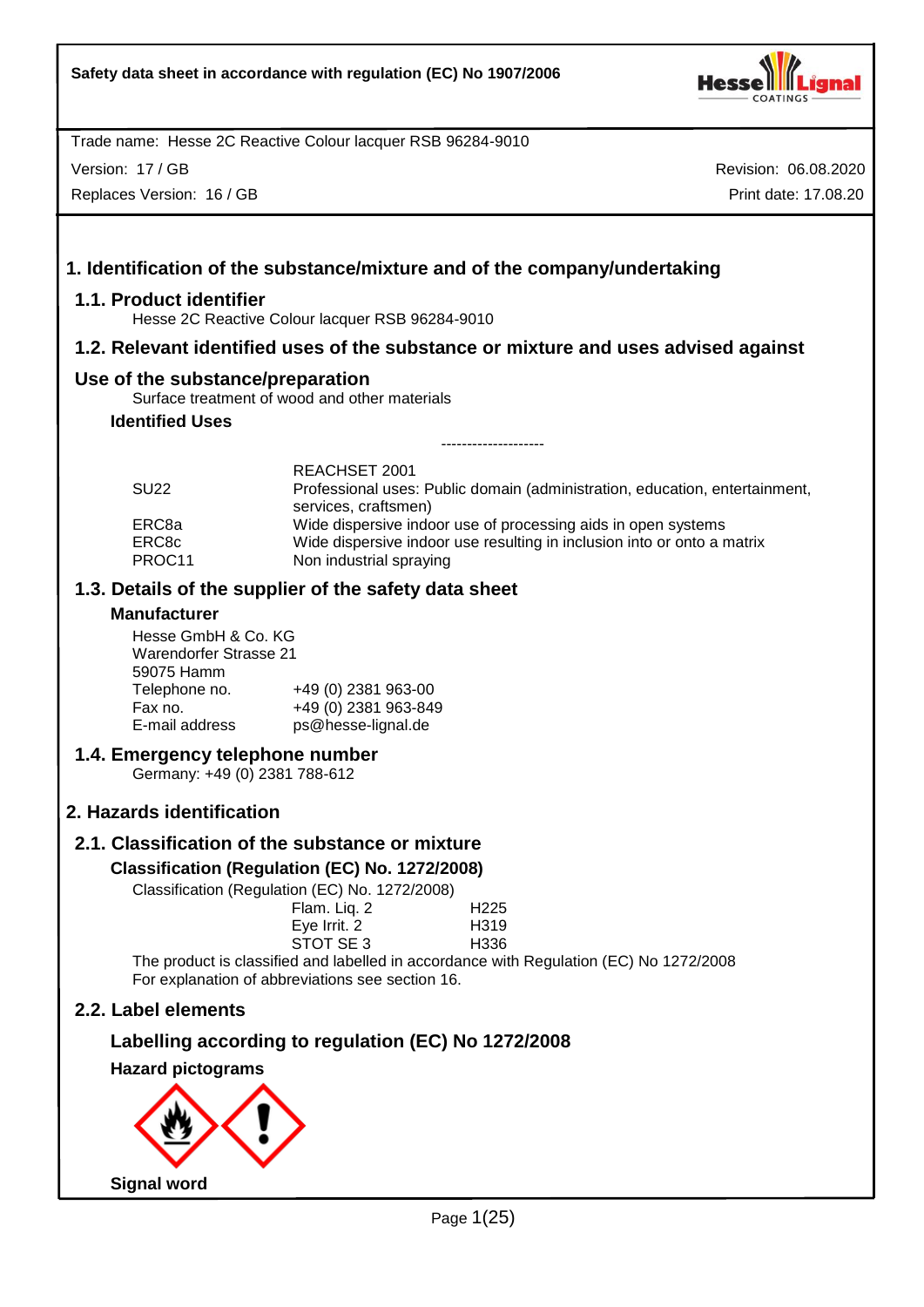

Version: 17 / GB

Replaces Version: 16 / GB

| Danger                                                                                                                                                                                                    |                                                                                                                                                                                                                                                                                                                                                      |                                                             |    |                                                                                                                                                                                                                                        |
|-----------------------------------------------------------------------------------------------------------------------------------------------------------------------------------------------------------|------------------------------------------------------------------------------------------------------------------------------------------------------------------------------------------------------------------------------------------------------------------------------------------------------------------------------------------------------|-------------------------------------------------------------|----|----------------------------------------------------------------------------------------------------------------------------------------------------------------------------------------------------------------------------------------|
| <b>Hazard statements</b>                                                                                                                                                                                  |                                                                                                                                                                                                                                                                                                                                                      |                                                             |    |                                                                                                                                                                                                                                        |
| H <sub>225</sub><br>H319<br>H336                                                                                                                                                                          | Highly flammable liquid and vapour.<br>Causes serious eye irritation.<br>May cause drowsiness or dizziness.                                                                                                                                                                                                                                          |                                                             |    |                                                                                                                                                                                                                                        |
| <b>Precautionary statements</b>                                                                                                                                                                           |                                                                                                                                                                                                                                                                                                                                                      |                                                             |    |                                                                                                                                                                                                                                        |
| P210                                                                                                                                                                                                      | sources. No smoking.                                                                                                                                                                                                                                                                                                                                 |                                                             |    | Keep away from heat, hot surfaces, sparks, open flames and other ignition                                                                                                                                                              |
| P <sub>261</sub><br>P280<br>P304+P340<br>P305+P351+P338                                                                                                                                                   | Avoid breathing dust/fume/gas/mist/vapours/spray.<br>Wear protective gloves/protective clothing/eye protection/face protection.<br>IF INHALED: Remove person to fresh air and keep comfortable for breathing.<br>IF IN EYES: Rinse cautiously with water for several minutes. Remove contact<br>lenses, if present and easy to do. Continue rinsing. |                                                             |    |                                                                                                                                                                                                                                        |
| P308+P313                                                                                                                                                                                                 | IF exposed or concerned: Get medical advice/attention.                                                                                                                                                                                                                                                                                               |                                                             |    |                                                                                                                                                                                                                                        |
|                                                                                                                                                                                                           |                                                                                                                                                                                                                                                                                                                                                      |                                                             |    | Hazardous component(s) to be indicated on label (Regulation (EC) No. 1272/2008)                                                                                                                                                        |
| contains<br><b>EUH208 Contains</b>                                                                                                                                                                        | formaldehyde, May produce an allergic reaction.                                                                                                                                                                                                                                                                                                      |                                                             |    | propan-2-ol; 2-methylpropan-1-ol; n-butyl acetate; Hydrocarbons, C9, aromatics                                                                                                                                                         |
| <b>Supplemental information</b>                                                                                                                                                                           |                                                                                                                                                                                                                                                                                                                                                      |                                                             |    |                                                                                                                                                                                                                                        |
| <b>EUH066</b>                                                                                                                                                                                             | Repeated exposure may cause skin dryness or cracking.                                                                                                                                                                                                                                                                                                |                                                             |    |                                                                                                                                                                                                                                        |
| 2.3. Other hazards<br>listed in Section 3).<br>3. Composition/information on ingredients<br><b>Hazardous ingredients</b><br>n-butyl acetate<br>CAS No.<br>EINECS no.<br>Registration no.<br>Concentration | 123-86-4<br>204-658-1<br>01-2119485493-29<br>20<br>$>=$<br>Classification (Regulation (EC) No. 1272/2008)<br>Flam. Liq. 3<br>STOT SE 3                                                                                                                                                                                                               | $\prec$<br>H <sub>226</sub><br>H336<br><b>EUH066</b>        | 25 | This mixture contains no substance considered to be persistent, bioaccumulating nor toxic (PBT). This<br>mixture contains no substance considered to be very persistent nor very bioaccumulating (vPvB) (if not<br>%<br>Nervous system |
| 2-methylpropan-1-ol<br>CAS No.<br>EINECS no.<br>Registration no.<br>Concentration                                                                                                                         | 78-83-1<br>201-148-0<br>01-2119484609-23<br>1<br>$>=$<br>Classification (Regulation (EC) No. 1272/2008)<br>Flam. Liq. 3<br>STOT SE 3<br>Skin Irrit. 2<br>Eye Dam. 1<br>STOT SE 3                                                                                                                                                                     | $\,<\,$<br>H <sub>226</sub><br>H335<br>H315<br>H318<br>H336 | 3  | $\%$<br>Respiratory tract<br>Nervous system                                                                                                                                                                                            |
| propan-2-ol                                                                                                                                                                                               |                                                                                                                                                                                                                                                                                                                                                      |                                                             |    |                                                                                                                                                                                                                                        |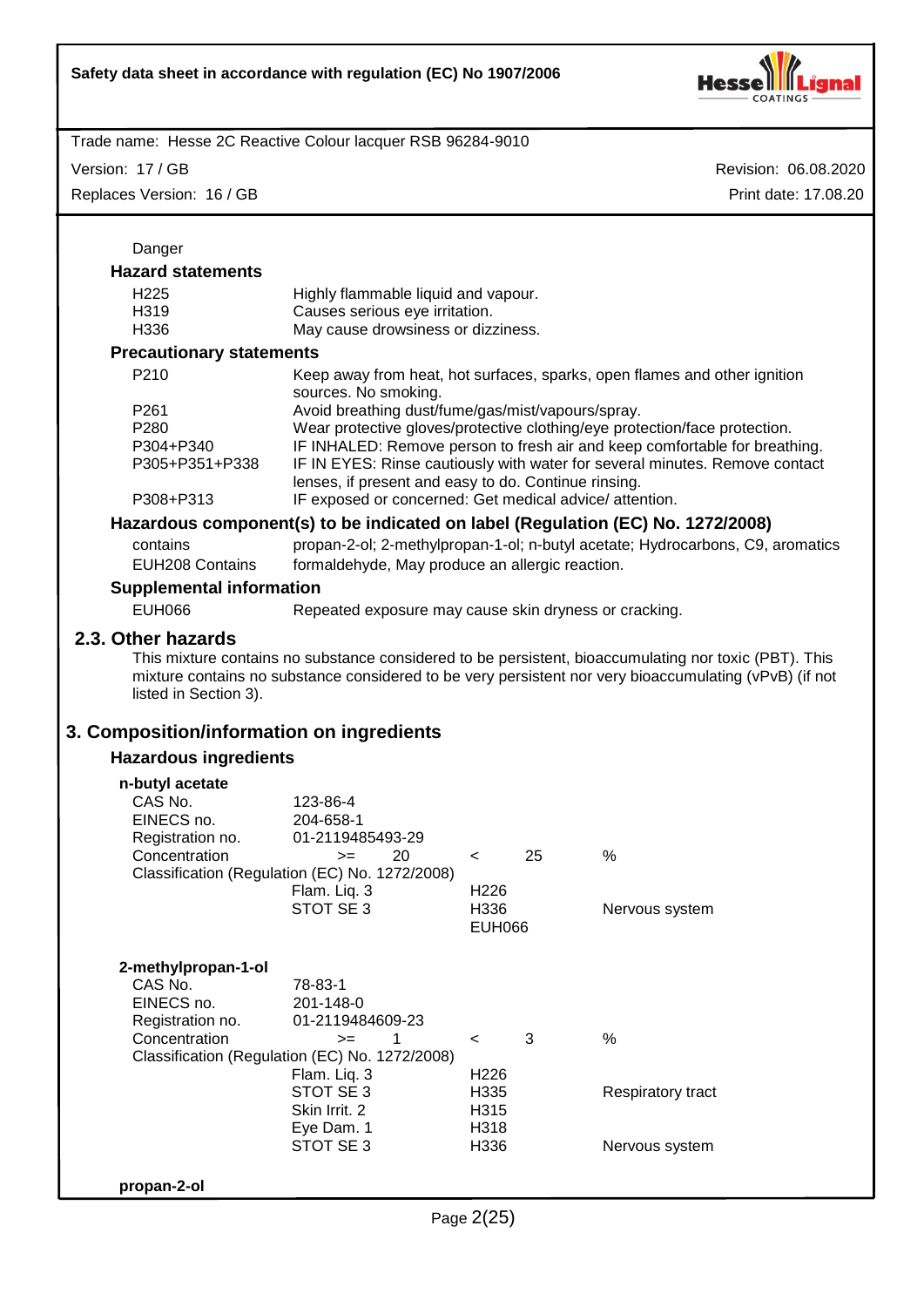| Safety data sheet in accordance with regulation (EC) No 1907/2006                                            |                                                                                                                                                                                                                                                         |                                                                       |                                                                          |                                                                                                                                |
|--------------------------------------------------------------------------------------------------------------|---------------------------------------------------------------------------------------------------------------------------------------------------------------------------------------------------------------------------------------------------------|-----------------------------------------------------------------------|--------------------------------------------------------------------------|--------------------------------------------------------------------------------------------------------------------------------|
| Trade name: Hesse 2C Reactive Colour lacquer RSB 96284-9010<br>Version: 17 / GB<br>Replaces Version: 16 / GB |                                                                                                                                                                                                                                                         |                                                                       |                                                                          | Revision: 06.08.2020<br>Print date: 17.08.20                                                                                   |
| CAS No.<br>EINECS no.<br>Registration no.<br>Concentration                                                   | 67-63-0<br>200-661-7<br>01-2119457558-25<br>1<br>$>=$<br>Classification (Regulation (EC) No. 1272/2008)<br>Flam. Liq. 2<br>Eye Irrit. 2<br>STOT SE 3                                                                                                    | $\,<\,$<br>H <sub>225</sub><br>H319<br>H336                           | 10                                                                       | %<br>Nervous system                                                                                                            |
| Hydrocarbons, C9, aromatics<br>EINECS no.<br>Registration no.<br>Concentration                               | 918-668-5<br>01-2119455851-35<br>1<br>$>=$<br>Classification (Regulation (EC) No. 1272/2008)<br>Flam. Liq. 3<br>Asp. Tox. 1<br><b>Aquatic Chronic 2</b><br>STOT SE 3<br>STOT SE 3                                                                       | $\,<\,$<br>H226<br>H304<br>H411<br>H335<br>H336<br><b>EUH066</b>      | 3                                                                        | $\%$<br>Respiratory tract<br>Nervous system                                                                                    |
| formaldehyde<br>CAS No.<br>EINECS no.<br>Registration no.<br>Concentration                                   | $50-00-0$<br>200-001-8<br>01-2119488953-20<br>Classification (Regulation (EC) No. 1272/2008)<br>Acute Tox. 3<br>Acute Tox. 2<br>Acute Tox. 3<br>Skin Corr. 1B<br>Eye Dam. 1<br>Skin Sens. 1A<br>Muta. 2<br>Carc. 1B                                     | $\,<$<br>H311<br>H330<br>H301<br>H314<br>H318<br>H317<br>H341<br>H350 | 0,1                                                                      | $\%$<br>Route of exposure: Dermal<br>exposure<br>Route of exposure: Inhalation<br>exposure<br>Route of exposure: Oral exposure |
| cellulose nitrate < = 12.6 % N<br>CAS No.<br><b>Further ingredients</b>                                      | Concentration limits (Regulation (EC) No. 1272/2008)<br>Skin Sens. 1A<br>H317<br>STOT SE3<br>H335<br>Skin Irrit. 2<br>H315<br>Eye Irrit. 2<br>H319<br>Skin Corr. 1B<br>H314<br>9004-70-0<br>Classification (Regulation (EC) No. 1272/2008)<br>Expl. 1.1 | H <sub>201</sub>                                                      | $>= 0.2 %$<br>$>= 5 \%$<br>$>= 5 < 25 \%$<br>$>= 5 < 25 \%$<br>$>= 25 %$ |                                                                                                                                |
| ethanol<br>CAS No.                                                                                           | 64-17-5                                                                                                                                                                                                                                                 |                                                                       |                                                                          |                                                                                                                                |

Г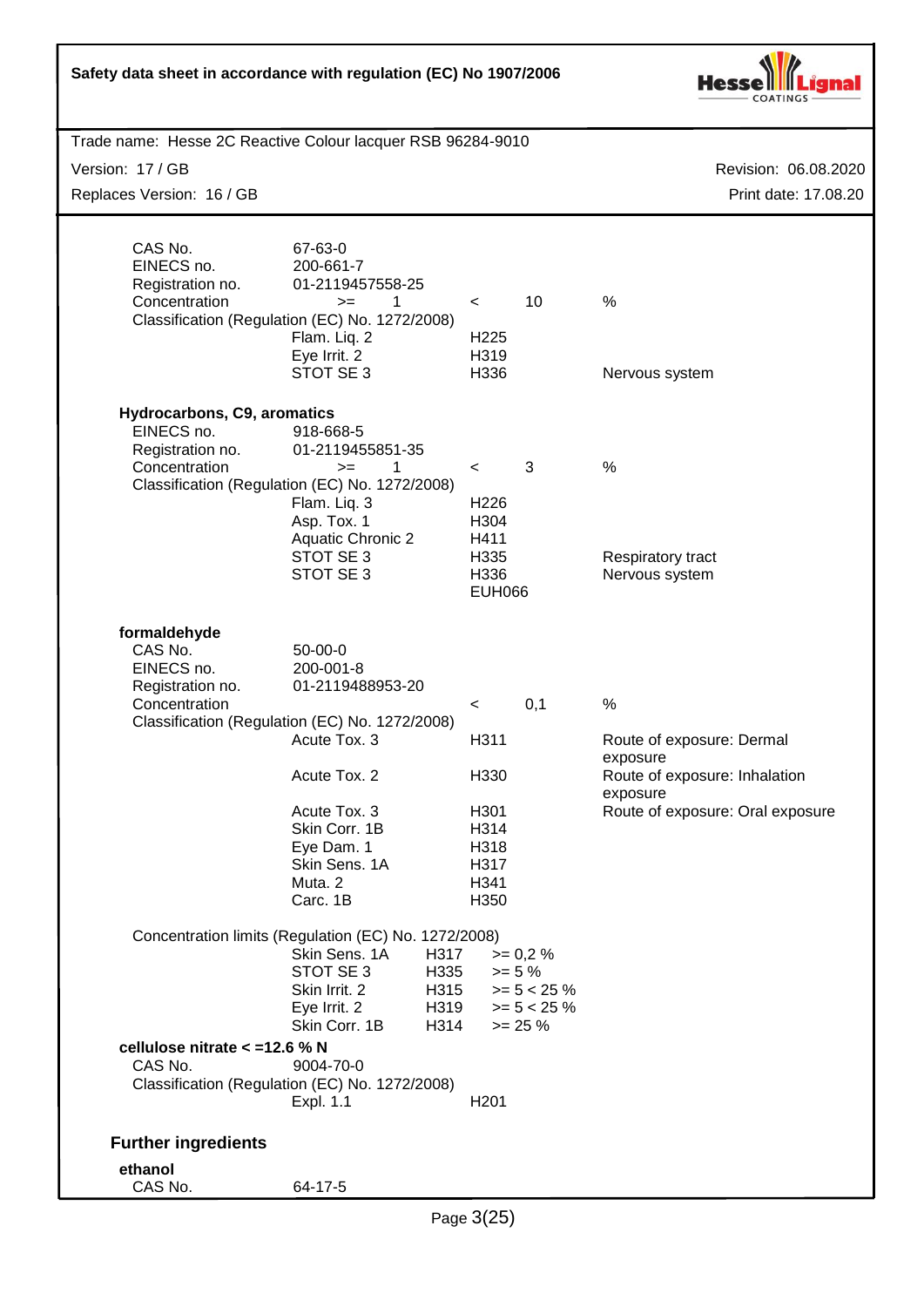

Version: 17 / GB

Replaces Version: 16 / GB

Revision: 06.08.2020 Print date: 17.08.20

EINECS no. 200-578-6 Registration no. 01-2119457610-43 Concentration >= 10 < 25 % Advice: [3] Classification (Regulation (EC) No. 1272/2008) Flam. Liq. 2 H225

## **Note**

[3] Substance with occupational exposure limits

# **4. First aid measures**

# **4.1. Description of first aid measures**

## **General information**

If unconscious place in recovery position and seek medical advice. In all cases of doubt, or when symptoms persist, seek medical attention. First aider: Pay attention to self-protection! Remove affected person from danger area, lay him down.

## **After inhalation**

In case of accident by inhalation: remove casualty to fresh air and keep at rest. Keep warm, calm and covered up. In all cases of doubt, or when symptoms persist, seek medical attention.

#### **After skin contact**

Wash off immediately with soap and water. Do NOT use solvents or thinners. Consult a doctor if skin irritation persists.

## **After eye contact**

Remove contact lenses, irrigate copiously with clean, fresh water, holding the eyelids apart for at least 10 minutes and seek immediate medical advice. Take medical treatment.

## **After ingestion**

Do not induce vomiting. Take medical treatment.

## **4.2. Most important symptoms and effects, both acute and delayed**

Symptoms and signs include headache, dizziness, fatigue, muscular weakness, drowsiness and in extreme cases, loss of consciousness. High concentration of vapours may cause irritation to eyes and respiratory system and produce narcotic effects.

# **4.3. Indication of any immediate medical attention and special treatment needed**

## **Hints for the physician / treatment**

Treat symptomatically.

# **5. Firefighting measures**

# **5.1. Extinguishing media**

# **Suitable extinguishing media**

Recommended: alcohol resistant foam, CO2, powders, water spray/mist

## **Non suitable extinguishing media**

Do not use a solid water stream as it may scatter and spread fire.

# **5.2. Special hazards arising from the substance or mixture**

Fire will produce dense black smoke. In a fire, hazardous decomposition products may be produced. Exposure to decomposition products may cause a health hazard. Vapours can form an explosive mixture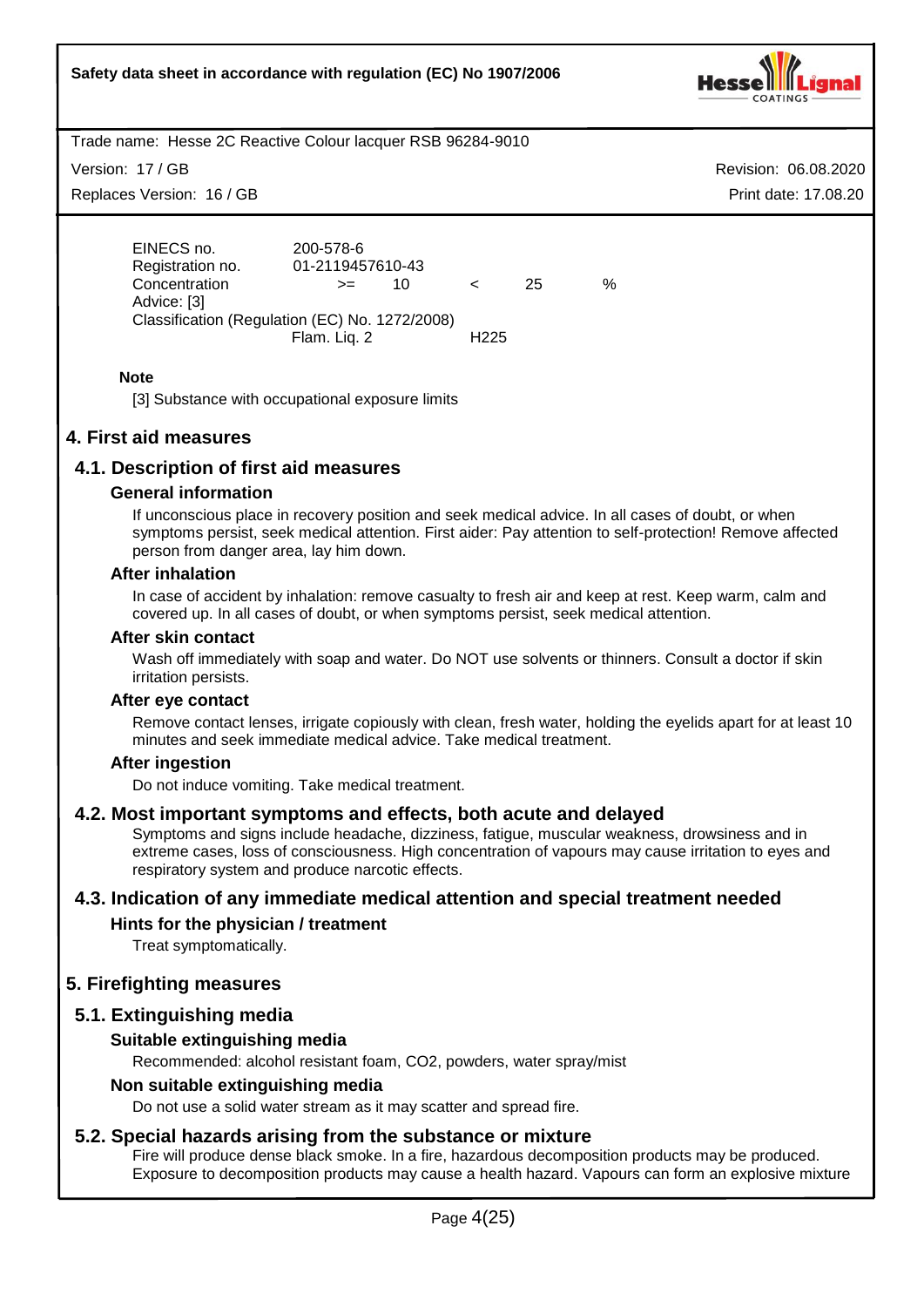

Version: 17 / GB

Replaces Version: 16 / GB

Revision: 06.08.2020 Print date: 17.08.20

with air.

# **5.3. Advice for firefighters**

## **Special protective equipment for fire-fighting**

In case of combustion evolution of dangerous gases possible. Use self-contained breathing apparatus.

#### **Other information**

Cool closed containers exposed to fire with water. Do not allow run-off from fire fighting to enter drains or water courses. Standard procedure for chemical fires.

## **6. Accidental release measures**

## **6.1. Personal precautions, protective equipment and emergency procedures**

Eliminate all ignition sources if safe to do so. Ensure adequate ventilation. Do not inhale vapours. Do not inhale gases. Do not inhale mist.

#### **6.2. Environmental precautions**

Do not allow to enter drains or waterways. Do not allow to enter soil, waterways or waste water canal. In case of gas escape or of entry into waterways, soil or drains, inform the responsible authorities.

#### **6.3. Methods and material for containment and cleaning up**

Contain and collect spillage with non-combustible absorbent materials, e.g. sand, earth, vermiculite, diatomaceous earth and place in container for disposal according to local regulations (see section 13). Clean contaminated floors and objects thoroughly with water and detergents, observing environmental regulations. Do NOT use solvents or thinners. Send in suitable containers for recovery or disposal.

## **6.4. Reference to other sections**

Refer to protective measures listed in Sections 7 and 8.

# **7. Handling and storage**

# **7.1. Precautions for safe handling**

#### **Advice on safe handling**

Prevent the creation of flammable or explosive concentrations of vapour in air and avoid vapour concentration higher than the occupational exposure limits. Keep container tightly closed and dry in a cool, well-ventilated place. Use only with adequate ventilation/personal protection. Ensure adequate ventilation. Provide for sufficient ventilation. This can be achieved by local exhaust or general exhaust air collection. Wear a suitable respirator if the ventilation is not sufficient to keep the solvent vapour concentration below the occupational limit values. Avoid contact with skin and eyes. Avoid inhalation of vapour and spray mist. Do no eat, drink or smoke when using this product. Use personal protective clothing. For personal protection see Section 8.

#### **Advice on protection against fire and explosion**

Vapours can form an explosive mixture with air. Vapours are heavier than air and may spread along floors. In addition, the product should only be used in areas from which all naked lights and other sources of ignition have been excluded. Mixture may charge electrostatically: always use earthing leads when transferring from one container to another. Take measures to prevent the build up of electrostatic charge. Wear shoes with conductive soles. No sparking tools should be used. Fight fire with normal precautions from a reasonable distance.

# **7.2. Conditions for safe storage, including any incompatibilities**

## **Requirements for storage rooms and vessels**

Provide solvent-resistant and impermeable floor. Keep only in the original container in a cool, well ventilated place. Containers which are opened must be carefully resealed and kept upright to prevent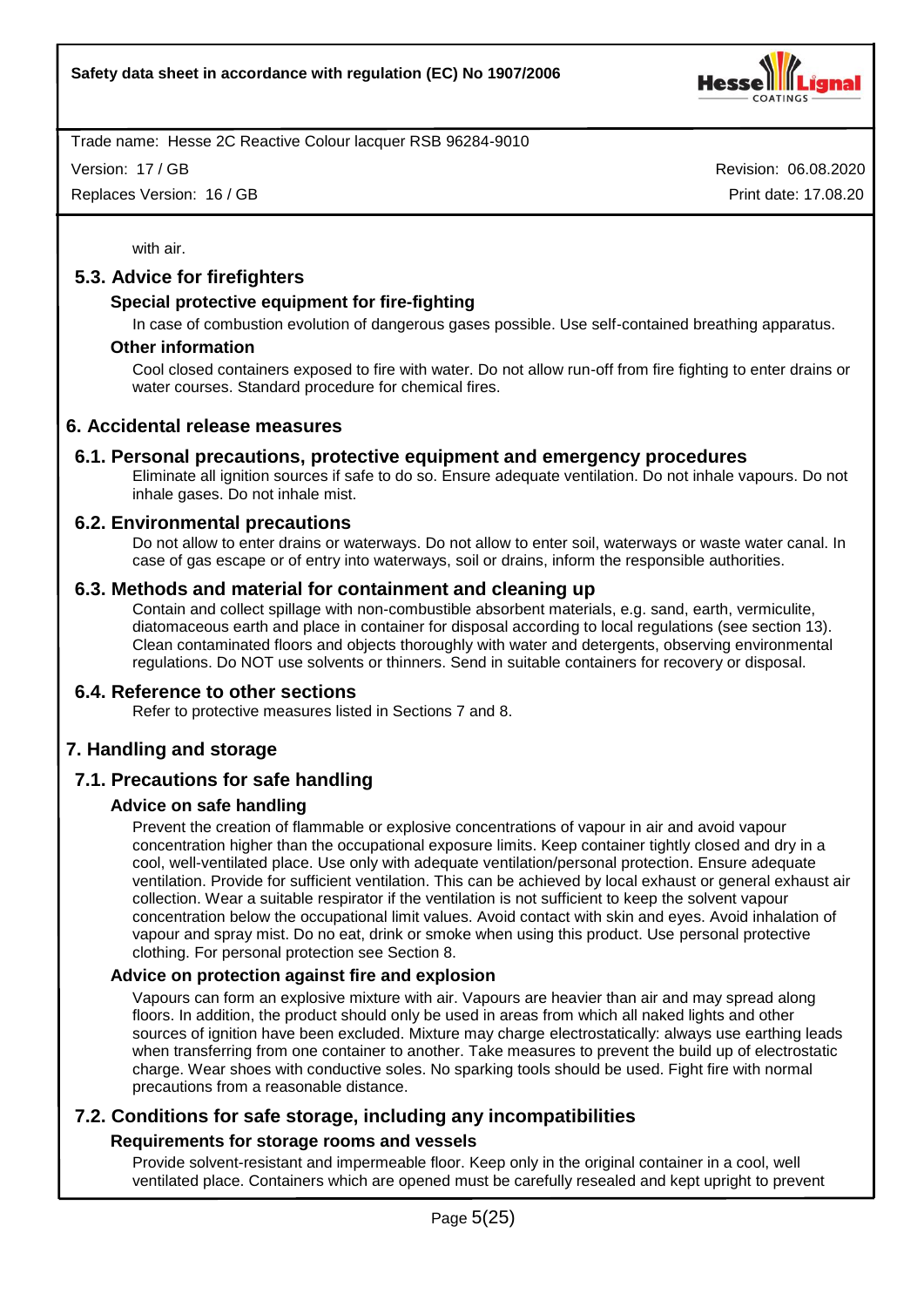

Revision: 06.08.2020

Trade name: Hesse 2C Reactive Colour lacquer RSB 96284-9010

Version: 17 / GB

| Replaces Version: 16 / GB                           |                                                                                                                                                                              | Print date: 17.08.20 |
|-----------------------------------------------------|------------------------------------------------------------------------------------------------------------------------------------------------------------------------------|----------------------|
| leakage.                                            |                                                                                                                                                                              |                      |
| Hints on storage assembly                           |                                                                                                                                                                              |                      |
|                                                     | Store away from oxidising agents, from strongly alkaline and strongly acid materials.                                                                                        |                      |
|                                                     |                                                                                                                                                                              |                      |
| <b>Storage classes</b>                              |                                                                                                                                                                              |                      |
| Storage class according to TRGS 510                 | 3                                                                                                                                                                            | Flammable liquid     |
| Further information on storage conditions           |                                                                                                                                                                              |                      |
|                                                     | Protect from frost. Protect from heat and direct sunlight. Keep away from sources of ignition - No<br>smoking. Store in accordance with the particular national regulations. |                      |
| 7.3. Specific end use(s)                            |                                                                                                                                                                              |                      |
| See exposure scenario, if available.                |                                                                                                                                                                              |                      |
|                                                     |                                                                                                                                                                              |                      |
| 8. Exposure controls/personal protection            |                                                                                                                                                                              |                      |
| 8.1. Control parameters                             |                                                                                                                                                                              |                      |
| <b>Other information</b>                            |                                                                                                                                                                              |                      |
|                                                     |                                                                                                                                                                              |                      |
|                                                     |                                                                                                                                                                              |                      |
| <b>Derived No/Minimal Effect Levels (DNEL/DMEL)</b> |                                                                                                                                                                              |                      |
| propan-2-ol                                         |                                                                                                                                                                              |                      |
| Type of value                                       | Derived No Effect Level (DNEL)                                                                                                                                               |                      |
| Reference group                                     | Workers (professional)                                                                                                                                                       |                      |
| Duration of exposure                                | Long-term                                                                                                                                                                    |                      |
| Route of exposure                                   | Dermal exposure                                                                                                                                                              |                      |
| Mode of action                                      | Chronic effects                                                                                                                                                              |                      |
| Concentration                                       | 888                                                                                                                                                                          | mg/kg/d              |
| Type of value                                       | Derived No Effect Level (DNEL)                                                                                                                                               |                      |
| Reference group                                     | Workers (professional)                                                                                                                                                       |                      |
| Duration of exposure                                | Long-term                                                                                                                                                                    |                      |
| Route of exposure                                   | inhalative                                                                                                                                                                   |                      |
| Mode of action                                      | Chronic effects                                                                                                                                                              |                      |
| Concentration                                       | 500                                                                                                                                                                          | mg/m <sup>3</sup>    |
|                                                     |                                                                                                                                                                              |                      |
| Type of value<br>Reference group                    | Derived No Effect Level (DNEL)<br>Consumer                                                                                                                                   |                      |
| Duration of exposure                                | Long-term                                                                                                                                                                    |                      |
| Route of exposure                                   | inhalative                                                                                                                                                                   |                      |
| Mode of action                                      | Chronic effects                                                                                                                                                              |                      |
| Concentration                                       | 89                                                                                                                                                                           | mg/m <sup>3</sup>    |
|                                                     |                                                                                                                                                                              |                      |
| Type of value                                       | Derived No Effect Level (DNEL)                                                                                                                                               |                      |
| Reference group<br>Duration of exposure             | Consumer                                                                                                                                                                     |                      |
| Route of exposure                                   | Long-term<br>Oral exposure                                                                                                                                                   |                      |
| Mode of action                                      | Chronic effects                                                                                                                                                              |                      |
| Concentration                                       | 26                                                                                                                                                                           | mg/kg/d              |
|                                                     |                                                                                                                                                                              |                      |
| Type of value                                       | Derived No Effect Level (DNEL)                                                                                                                                               |                      |
| Reference group                                     | Consumer                                                                                                                                                                     |                      |
| Duration of exposure                                | Long-term                                                                                                                                                                    |                      |
| Route of exposure                                   | Dermal exposure                                                                                                                                                              |                      |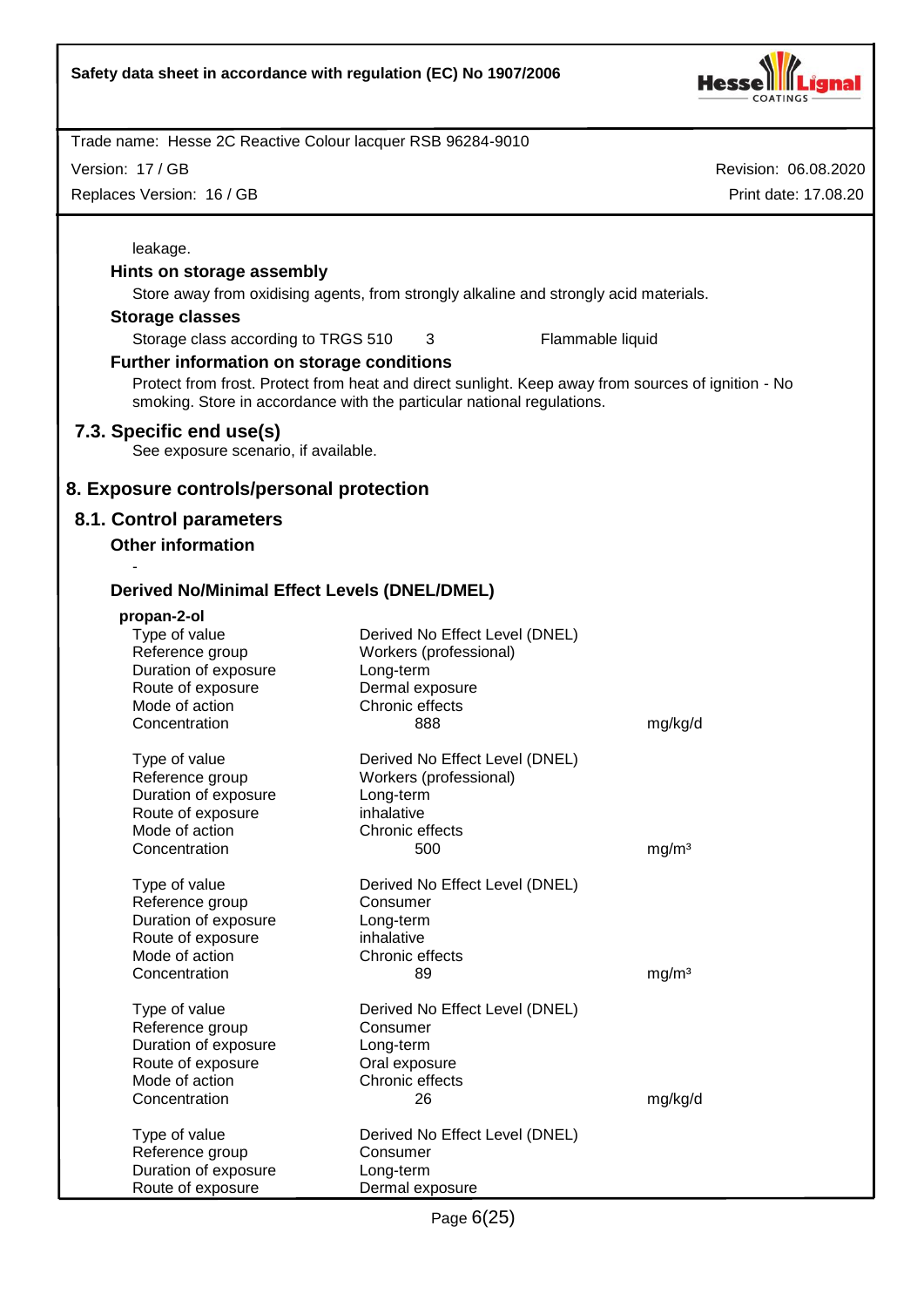

Trade name: Hesse 2C Reactive Colour lacquer RSB 96284-9010

Version: 17 / GB

Replaces Version: 16 / GB

| Mode of action<br>Concentration                                                                                                         | Systemic effects<br>319                                                                                            | mg/kg/d           |
|-----------------------------------------------------------------------------------------------------------------------------------------|--------------------------------------------------------------------------------------------------------------------|-------------------|
| 2-methylpropan-1-ol<br>Type of value<br>Reference group<br>Duration of exposure<br>Route of exposure<br>Mode of action<br>Concentration | Derived No Effect Level (DNEL)<br>Workers (professional)<br>Long-term<br>inhalative<br>Local effects<br>310        | mg/m <sup>3</sup> |
| Type of value<br>Reference group<br>Duration of exposure<br>Route of exposure<br>Mode of action<br>Concentration                        | Derived No Effect Level (DNEL)<br>Consumer<br>Long-term<br>inhalative<br>Local effects<br>55                       | mg/m <sup>3</sup> |
| Type of value<br>Reference group<br>Duration of exposure<br>Route of exposure<br>Mode of action<br>Concentration                        | Derived No Effect Level (DNEL)<br>Consumer<br>Long-term<br>Oral exposure<br>Local effects<br>25                    | mg/kg/d           |
| n-butyl acetate<br>Type of value<br>Reference group<br>Duration of exposure<br>Route of exposure<br>Mode of action<br>Concentration     | Derived No Effect Level (DNEL)<br>Workers (professional)<br>Long-term<br>Dermal exposure<br>Systemic effects<br>11 | mg/kg/d           |
| Type of value<br>Reference group<br>Duration of exposure<br>Route of exposure<br>Mode of action<br>Concentration                        | Derived No Effect Level (DNEL)<br>Workers (professional)<br>Short-term<br>inhalative<br>Systemic effects<br>600    | mg/m <sup>3</sup> |
| Type of value<br>Reference group<br>Duration of exposure<br>Route of exposure<br>Mode of action<br>Concentration                        | Derived No Effect Level (DNEL)<br>Workers (professional)<br>Short-term<br>inhalative<br>Local effects<br>600       | mg/m <sup>3</sup> |
| Type of value<br>Reference group<br>Duration of exposure<br>Route of exposure<br>Mode of action<br>Concentration                        | Derived No Effect Level (DNEL)<br>Workers (professional)<br>Long-term<br>inhalative<br>Local effects<br>300        | mg/m <sup>3</sup> |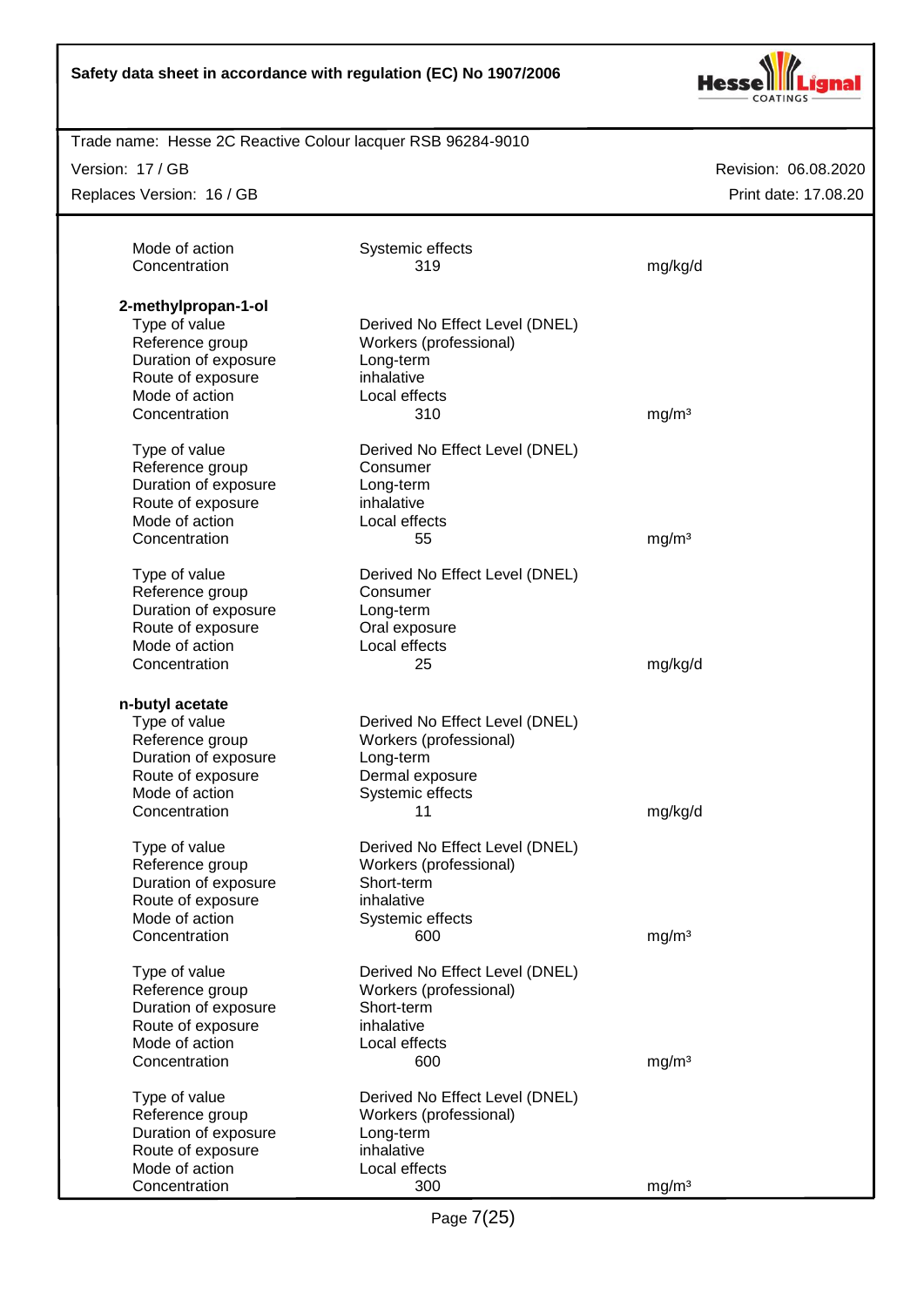

Trade name: Hesse 2C Reactive Colour lacquer RSB 96284-9010

Version: 17 / GB

Replaces Version: 16 / GB

| Type of value<br>Reference group<br>Duration of exposure<br>Route of exposure<br>Mode of action<br>Concentration | Derived No Effect Level (DNEL)<br>Workers (professional)<br>Long-term<br>inhalative<br>Systemic effects<br>300 | mg/m <sup>3</sup> |
|------------------------------------------------------------------------------------------------------------------|----------------------------------------------------------------------------------------------------------------|-------------------|
| Type of value<br>Reference group<br>Duration of exposure<br>Route of exposure<br>Mode of action<br>Concentration | Derived No Effect Level (DNEL)<br>Consumer<br>Long-term<br>Dermal exposure<br>Systemic effects<br>6            | mg/kg/d           |
| Type of value<br>Reference group<br>Duration of exposure<br>Route of exposure<br>Mode of action<br>Concentration | Derived No Effect Level (DNEL)<br>Consumer<br>Long-term<br>Oral exposure<br>Systemic effects<br>2              | mg/kg/d           |
| Type of value<br>Reference group<br>Duration of exposure<br>Route of exposure<br>Mode of action<br>Concentration | Derived No Effect Level (DNEL)<br>Consumer<br>Short-term<br>inhalative<br>Systemic effects<br>300              | mg/m <sup>3</sup> |
| Type of value<br>Reference group<br>Duration of exposure<br>Route of exposure<br>Mode of action<br>Concentration | Derived No Effect Level (DNEL)<br>Consumer<br>Short-term<br>inhalative<br>Local effects<br>300                 | mg/m <sup>3</sup> |
| Type of value<br>Reference group<br>Duration of exposure<br>Route of exposure<br>Mode of action<br>Concentration | Derived No Effect Level (DNEL)<br>Consumer<br>Long-term<br>inhalative<br>Systemic effects<br>35,7              | mg/m <sup>3</sup> |
| Type of value<br>Reference group<br>Duration of exposure<br>Route of exposure<br>Mode of action<br>Concentration | Derived No Effect Level (DNEL)<br>Consumer<br>Long-term<br>inhalative<br>Local effects<br>35,7                 | mg/m <sup>3</sup> |
| ethanol<br>Type of value<br>Reference group                                                                      | Derived No Effect Level (DNEL)<br>Workers (industrial)                                                         |                   |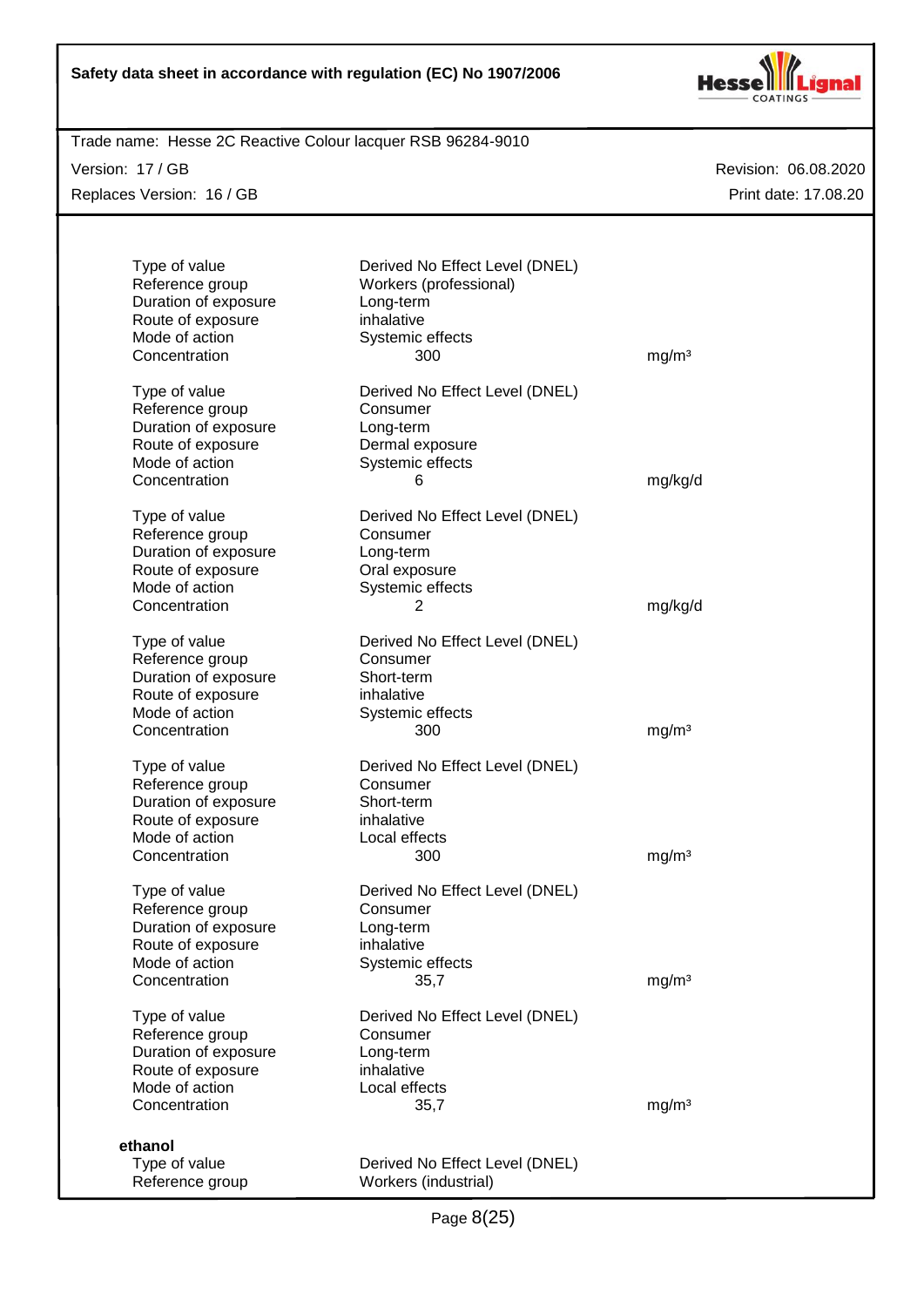

Trade name: Hesse 2C Reactive Colour lacquer RSB 96284-9010

Version: 17 / GB

Replaces Version: 16 / GB

| Duration of exposure                    | Short-term                     |                   |
|-----------------------------------------|--------------------------------|-------------------|
| Route of exposure                       | inhalative                     |                   |
| Mode of action                          | Local effects                  |                   |
| Concentration                           | 1900                           | mg/m <sup>3</sup> |
|                                         |                                |                   |
| Type of value                           | Derived No Effect Level (DNEL) |                   |
| Reference group                         | Workers (industrial)           |                   |
| Duration of exposure                    | Long-term                      |                   |
| Route of exposure<br>Mode of action     | Dermal exposure                |                   |
| Concentration                           | Systemic effects<br>343        | mg/kg/d           |
|                                         |                                |                   |
| Type of value                           | Derived No Effect Level (DNEL) |                   |
| Reference group                         | Workers (industrial)           |                   |
| Duration of exposure                    | Long-term                      |                   |
| Route of exposure                       | inhalative                     |                   |
| Mode of action                          | Systemic effects               |                   |
| Concentration                           | 960                            | mg/m <sup>3</sup> |
|                                         |                                |                   |
| Type of value                           | Derived No Effect Level (DNEL) |                   |
| Reference group                         | Consumer                       |                   |
| Duration of exposure                    | Short-term                     |                   |
| Route of exposure                       | inhalative                     |                   |
| Mode of action                          | Acute effects                  |                   |
| Concentration                           | 960                            | mg/m <sup>3</sup> |
| Type of value                           | Derived No Effect Level (DNEL) |                   |
| Reference group                         | Consumer                       |                   |
| Duration of exposure                    | Long-term                      |                   |
| Route of exposure                       | Dermal exposure                |                   |
| Mode of action                          | Systemic effects               |                   |
| Concentration                           | 206                            | mg/kg/d           |
|                                         |                                |                   |
| Type of value                           | Derived No Effect Level (DNEL) |                   |
| Reference group<br>Duration of exposure | Consumer                       |                   |
| Route of exposure                       | Long-term<br>inhalative        |                   |
| Mode of action                          | Systemic effects               |                   |
| Concentration                           | 114                            | mg/m <sup>3</sup> |
|                                         |                                |                   |
| Type of value                           | Derived No Effect Level (DNEL) |                   |
| Reference group                         | Consumer                       |                   |
| Duration of exposure                    | Long-term                      |                   |
| Route of exposure                       | Oral exposure                  |                   |
| Mode of action                          | Systemic effects               |                   |
| Concentration                           | 87                             | mg/kg/d           |
|                                         |                                |                   |
| Hydrocarbons, C9, aromatics             |                                |                   |
| Type of value                           | Derived No Effect Level (DNEL) |                   |
| Reference group<br>Duration of exposure | Consumer<br>Long-term          |                   |
| Route of exposure                       | Oral exposure                  |                   |
| Mode of action                          | Systemic effects               |                   |
|                                         |                                |                   |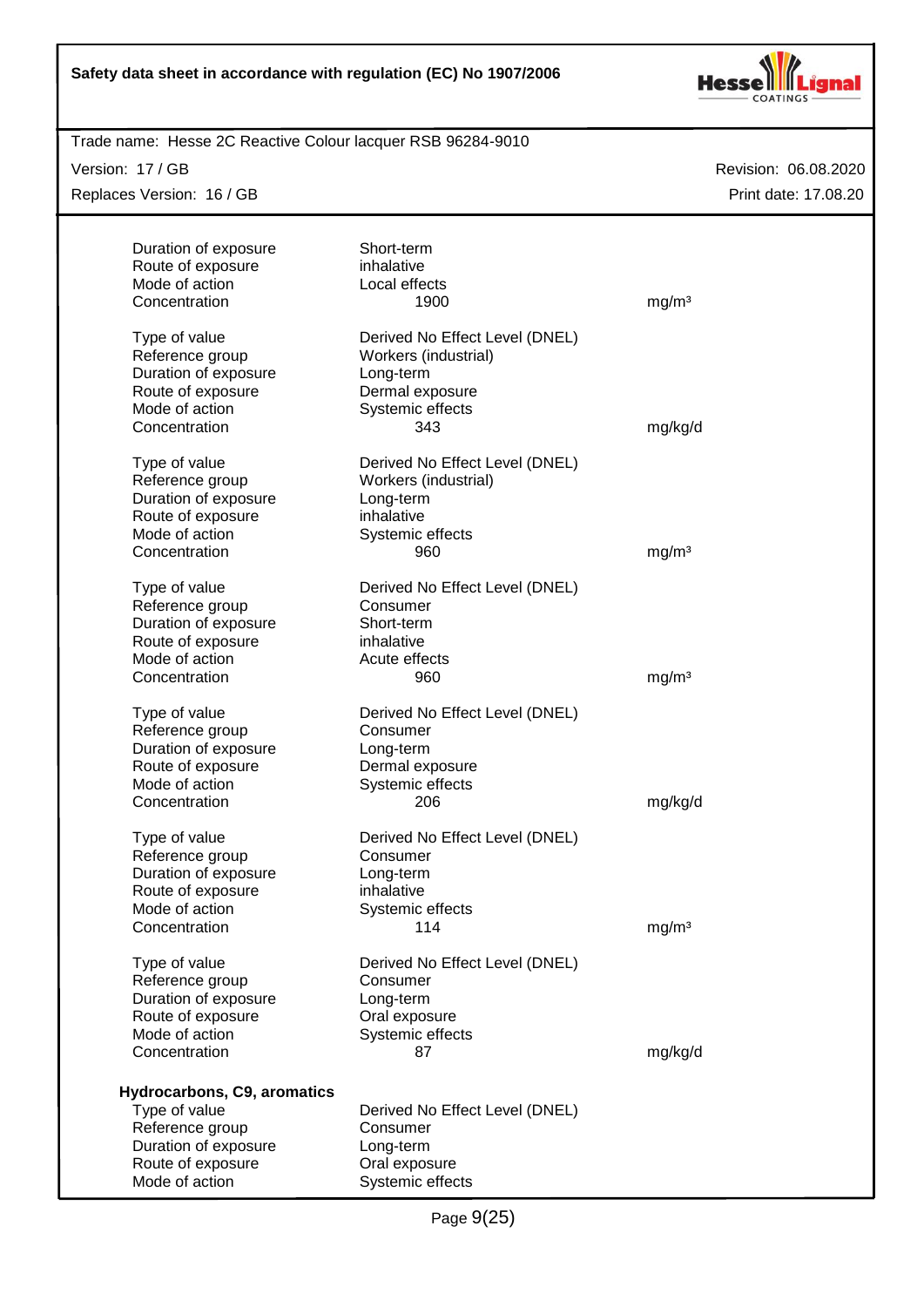

## Trade name: Hesse 2C Reactive Colour lacquer RSB 96284-9010

Version: 17 / GB

Replaces Version: 16 / GB

| Concentration                                                                                                                                     | 11                                                                                                                                           | mg/kg             |
|---------------------------------------------------------------------------------------------------------------------------------------------------|----------------------------------------------------------------------------------------------------------------------------------------------|-------------------|
| Type of value<br>Reference group<br>Duration of exposure<br>Route of exposure<br>Mode of action<br>Concentration                                  | Derived No Effect Level (DNEL)<br>Workers (professional)<br>Long-term<br>Dermal exposure<br>Systemic effects<br>25                           | mg/kg             |
| Type of value<br>Reference group<br>Duration of exposure<br>Route of exposure<br>Mode of action                                                   | Derived No Effect Level (DNEL)<br>Consumer<br>Long-term<br>Dermal exposure<br>Systemic effects                                               |                   |
| Concentration<br>Type of value<br>Reference group<br>Duration of exposure<br>Route of exposure<br>Mode of action                                  | 11<br>Derived No Effect Level (DNEL)<br>Workers (professional)<br>Long-term<br>inhalative<br>Systemic effects                                | mg/kg             |
| Concentration<br>Type of value<br>Reference group<br>Duration of exposure<br>Route of exposure<br>Mode of action                                  | 150<br>Derived No Effect Level (DNEL)<br>Consumer<br>Long-term<br>inhalative<br>Systemic effects                                             | mg/kg             |
| Concentration<br>formaldehyde<br>Type of value<br>Reference group<br>Duration of exposure<br>Route of exposure<br>Mode of action<br>Concentration | 32<br>Derived No Effect Level (DNEL)<br>Workers (industrial)<br>Short-term<br>inhalative<br>Local effects<br>0,8                             | mg/kg<br>mg/kg    |
| Type of value<br>Reference group<br>Duration of exposure<br>Route of exposure<br>Mode of action<br>Concentration                                  | Derived No Effect Level (DNEL)<br>Workers (industrial)<br>Long-term<br>Dermal exposure<br>Systemic effects<br>240                            | mg/kg/d           |
| Type of value<br>Reference group<br>Duration of exposure<br>Route of exposure<br>Mode of action<br>Concentration<br>Type of value                 | Derived No Effect Level (DNEL)<br>Workers (industrial)<br>Long-term<br>inhalative<br>Systemic effects<br>9<br>Derived No Effect Level (DNEL) | mg/m <sup>3</sup> |
|                                                                                                                                                   |                                                                                                                                              |                   |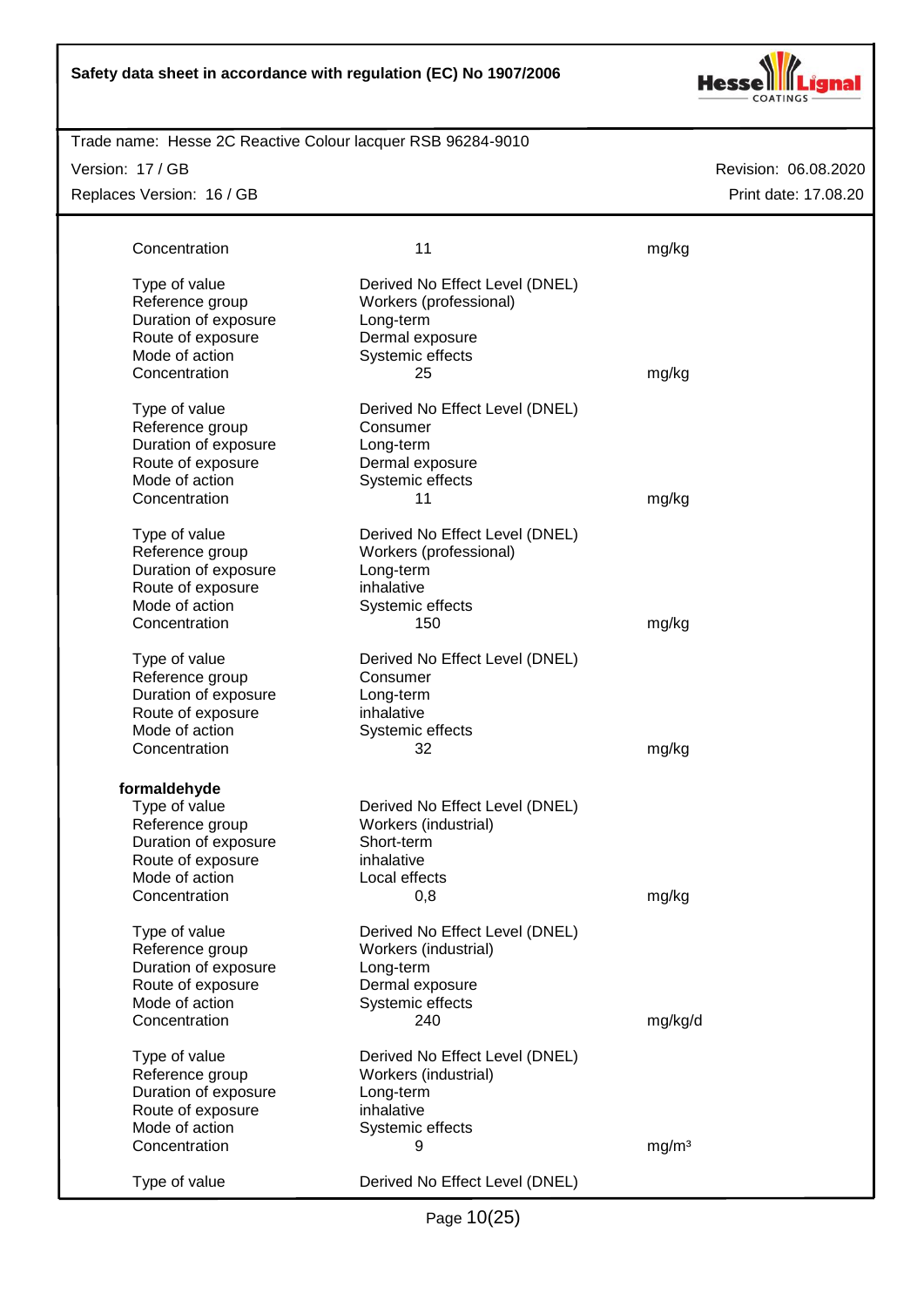

Trade name: Hesse 2C Reactive Colour lacquer RSB 96284-9010

Version: 17 / GB

Replaces Version: 16 / GB

| Reference group                                 | Workers (industrial)           |                    |
|-------------------------------------------------|--------------------------------|--------------------|
| Duration of exposure                            | Long-term                      |                    |
| Route of exposure                               | Dermal exposure                |                    |
| Mode of action                                  | Local effects                  |                    |
| Concentration                                   | 0,037                          | mg/cm <sup>2</sup> |
| Type of value                                   | Derived No Effect Level (DNEL) |                    |
| Reference group                                 | Workers (industrial)           |                    |
| Duration of exposure                            | Long-term                      |                    |
| Route of exposure                               | inhalative                     |                    |
| Mode of action                                  | Local effects                  |                    |
| Concentration                                   | 0,4                            | mg/kg              |
| Type of value                                   | Derived No Effect Level (DNEL) |                    |
| Reference group                                 | Consumer                       |                    |
| Duration of exposure                            | Long-term                      |                    |
| Route of exposure                               | Dermal exposure                |                    |
| Mode of action                                  | Systemic effects               |                    |
| Concentration                                   | 102                            | mg/kg/d            |
|                                                 |                                |                    |
| Type of value                                   | Derived No Effect Level (DNEL) |                    |
| Reference group                                 | Consumer                       |                    |
| Duration of exposure                            | Long-term                      |                    |
| Route of exposure                               | inhalative                     |                    |
| Mode of action                                  | Systemic effects               |                    |
| Concentration                                   | 3,2                            | mg/cm <sup>2</sup> |
| Type of value                                   | Derived No Effect Level (DNEL) |                    |
| Reference group                                 | Consumer                       |                    |
| Duration of exposure                            | Long-term                      |                    |
| Route of exposure                               | Oral exposure                  |                    |
| Mode of action                                  | Systemic effects               |                    |
| Concentration                                   | 4,1                            | mg/kg/d            |
| Type of value                                   | Derived No Effect Level (DNEL) |                    |
| Reference group                                 | Consumer                       |                    |
| Duration of exposure                            | Long-term                      |                    |
| Route of exposure                               | Dermal exposure                |                    |
| Mode of action                                  | Local effects                  |                    |
| Concentration                                   | 0,012                          | mg/cm <sup>2</sup> |
|                                                 |                                |                    |
| Type of value                                   | Derived No Effect Level (DNEL) |                    |
| Reference group                                 | Consumer                       |                    |
| Duration of exposure                            | Long-term                      |                    |
| Route of exposure                               | inhalative                     |                    |
| Mode of action                                  | Local effects                  |                    |
| Concentration                                   | 0,1                            | mg/m <sup>3</sup>  |
| <b>Predicted No Effect Concentration (PNEC)</b> |                                |                    |
| propan-2-ol                                     |                                |                    |
| Type of value                                   | <b>PNEC</b>                    |                    |
| <b>Type</b>                                     | Freshwater                     |                    |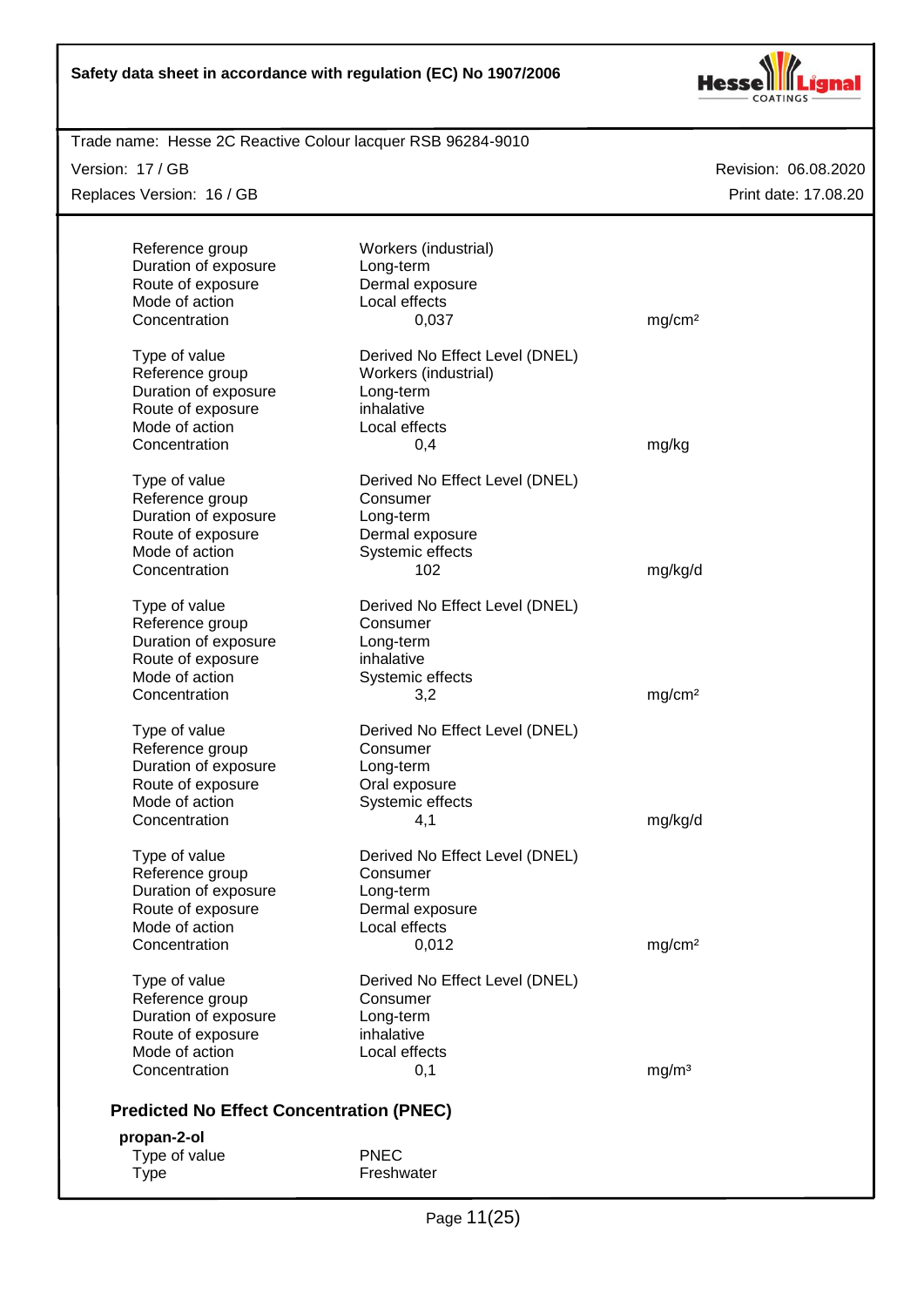

Trade name: Hesse 2C Reactive Colour lacquer RSB 96284-9010

Version: 17 / GB Replaces Version: 16 / GB Revision: 06.08.2020 Print date: 17.08.20

| Concentration                | 140,9                        | mg/l  |
|------------------------------|------------------------------|-------|
|                              |                              |       |
| Type of value<br><b>Type</b> | <b>PNEC</b><br>Saltwater     |       |
| Concentration                | 140,9                        | mg/l  |
|                              |                              |       |
| Type of value                | <b>PNEC</b>                  |       |
| Conditions                   | sporadic release             |       |
| Concentration                | 140,9                        | mg/l  |
|                              |                              |       |
| Type of value                | <b>PNEC</b>                  |       |
| <b>Type</b><br>Concentration | Fresh water sediment<br>552  |       |
|                              |                              | mg/kg |
| Type of value                | <b>PNEC</b>                  |       |
| <b>Type</b>                  | saltwater sediment           |       |
| Concentration                | 552                          | mg/kg |
|                              |                              |       |
| Type of value                | <b>PNEC</b>                  |       |
| <b>Type</b>                  | Soil                         |       |
| Concentration                | 28                           | mg/kg |
| Type of value                | <b>PNEC</b>                  |       |
| <b>Type</b>                  | Sewage treatment plant (STP) |       |
| Concentration                | 2251                         | mg/l  |
|                              |                              |       |
| 2-methylpropan-1-ol          |                              |       |
| Type of value                | <b>PNEC</b>                  |       |
| <b>Type</b>                  | Freshwater                   |       |
| Concentration                | 0,4                          | mg/l  |
| Type of value                | <b>PNEC</b>                  |       |
| <b>Type</b>                  | Saltwater                    |       |
| Concentration                | 0,04                         | mg/l  |
|                              |                              |       |
| Type of value                | <b>PNEC</b>                  |       |
| Conditions                   | sporadic release             |       |
| Concentration                | 11                           | mg/l  |
|                              | <b>PNEC</b>                  |       |
| Type of value<br><b>Type</b> | Fresh water sediment         |       |
| Concentration                | 1,52                         | mg/kg |
|                              |                              |       |
| Type of value                | <b>PNEC</b>                  |       |
| <b>Type</b>                  | saltwater sediment           |       |
| Concentration                | 0,152                        | mg/kg |
|                              | <b>PNEC</b>                  |       |
| Type of value<br><b>Type</b> | Soil                         |       |
| Concentration                | 0,0699                       | mg/kg |
|                              |                              |       |
| Type of value                | <b>PNEC</b>                  |       |
| <b>Type</b>                  | Sewage treatment plant (STP) |       |

Page 12(25)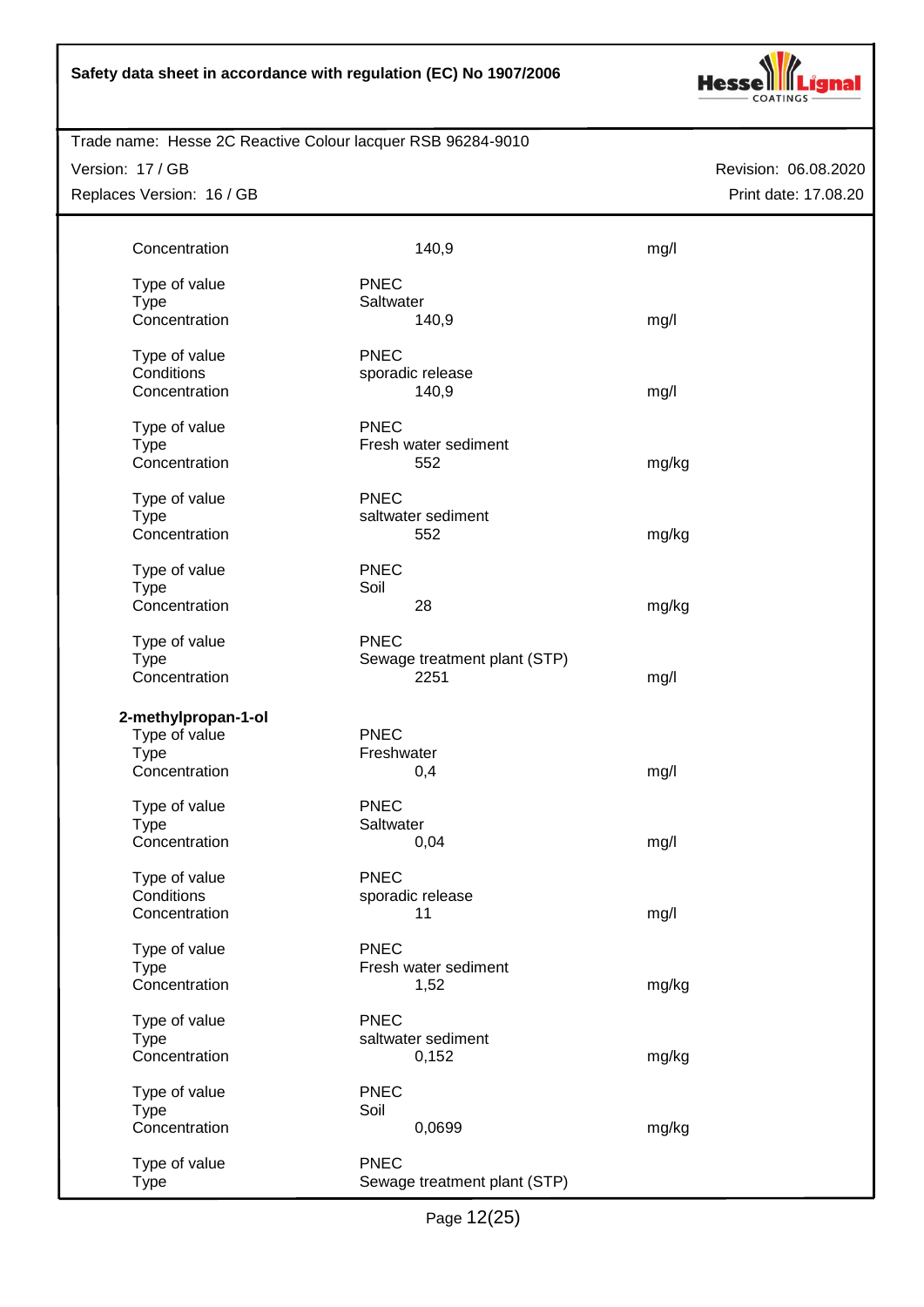

Trade name: Hesse 2C Reactive Colour lacquer RSB 96284-9010

Version: 17 / GB

Replaces Version: 16 / GB

| Concentration                                 | 10                                           | mg/l  |
|-----------------------------------------------|----------------------------------------------|-------|
| n-butyl acetate<br>Type of value              | <b>PNEC</b>                                  |       |
| <b>Type</b><br>Concentration                  | Freshwater<br>0,18                           | mg/l  |
| Type of value<br><b>Type</b><br>Concentration | <b>PNEC</b><br>Saltwater                     |       |
| Type of value                                 | 0,018<br><b>PNEC</b>                         | mg/l  |
| <b>Type</b><br>Concentration                  | Sewage treatment plant (STP)<br>35,6         | mg/l  |
| Type of value<br><b>Type</b>                  | <b>PNEC</b><br>Water                         |       |
| Conditions<br>Concentration                   | sporadic release<br>0,36                     | mg/l  |
| Type of value<br><b>Type</b><br>Concentration | <b>PNEC</b><br>Fresh water sediment<br>0,981 | mg/kg |
| Type of value                                 | <b>PNEC</b>                                  |       |
| <b>Type</b><br>Concentration                  | saltwater sediment<br>0,0981                 | mg/l  |
| Type of value<br><b>Type</b>                  | <b>PNEC</b><br>Soil                          |       |
| Concentration                                 | 0,0903                                       | mg/kg |
| ethanol<br>Type of value                      | <b>PNEC</b>                                  |       |
| <b>Type</b><br>Concentration                  | Freshwater<br>0,96                           | mg/l  |
| Type of value<br><b>Type</b>                  | <b>PNEC</b><br>marine water                  |       |
| Concentration                                 | 0,79                                         | mg/l  |
| Type of value<br>Conditions<br>Concentration  | <b>PNEC</b><br>sporadic release<br>2,75      | mg/l  |
| Type of value<br><b>Type</b>                  | <b>PNEC</b><br>Sewage treatment plant (STP)  |       |
| Concentration                                 | 580                                          | mg/l  |
| Type of value<br><b>Type</b>                  | <b>PNEC</b><br>Fresh water sediment          |       |
| Concentration                                 | 3,6                                          | mg/kg |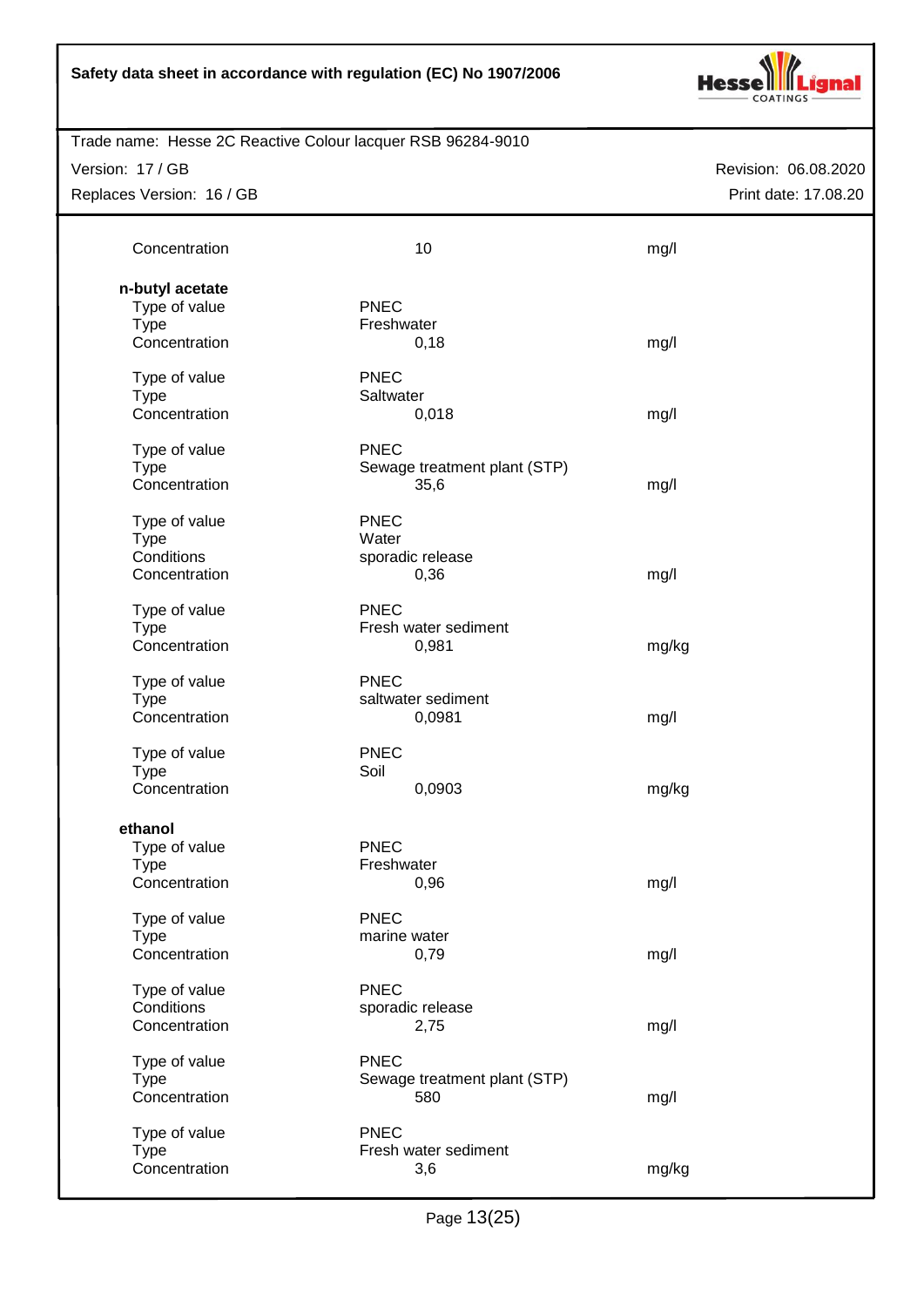

Trade name: Hesse 2C Reactive Colour lacquer RSB 96284-9010

Version: 17 / GB

Replaces Version: 16 / GB

Revision: 06.08.2020 Print date: 17.08.20

| Type of value<br><b>Type</b> | <b>PNEC</b><br>saltwater sediment |       |
|------------------------------|-----------------------------------|-------|
| Concentration                | 2,9                               | mg/kg |
|                              |                                   |       |
| Type of value                | <b>PNEC</b>                       |       |
| <b>Type</b>                  | Soil                              |       |
| Concentration                | 0,63                              | mg/kg |
| formaldehyde                 |                                   |       |
| Type of value                | <b>PNEC</b>                       |       |
| <b>Type</b>                  | Freshwater                        |       |
| Concentration                | 0,47                              | mg/l  |
| Type of value                | <b>PNEC</b>                       |       |
| <b>Type</b>                  | marine water                      |       |
| Concentration                | 0,47                              | mg/l  |
| Type of value                | <b>PNEC</b>                       |       |
| <b>Type</b>                  | Fresh water sediment              |       |
| Concentration                | 2,44                              | mg/kg |
| Type of value                | PNEC                              |       |
| <b>Type</b>                  | saltwater sediment                |       |
| Concentration                | 2,44                              | mg/kg |
| Type of value                | PNEC                              |       |
| <b>Type</b>                  | Soil                              |       |
| Concentration                | 0,21                              | mg/kg |
| Type of value                | <b>PNEC</b>                       |       |
| <b>Type</b>                  | Sewage treatment plant (STP)      |       |
| Concentration                | 0,19                              | mg/l  |

# **8.2. Exposure controls**

## **Exposure controls**

Users are advised to consider national Occupational Exposure Limits or other equivalent values. Provide for sufficient ventilation. This can be achieved by local exhaust or general exhaust air collection. Wear a suitable respirator if the ventilation is not sufficient to keep the solvent vapour concentration below the occupational limit values.

## **Respiratory protection**

Avoid inhalation of vapour and spray mist. Use breathing apparatus if exposed to vapours/dust/aerosol. Recommended Filter type: Respiratory protection mask with combination filter A/P2

## **Hand protection**

| Protective gloves complying with EN 374.      |      |     |                                                                                                       |
|-----------------------------------------------|------|-----|-------------------------------------------------------------------------------------------------------|
| Glove material                                |      |     |                                                                                                       |
| Multilayer gloves made from                   |      |     |                                                                                                       |
| Appropriate Material                          |      |     | Fluorinated rubber / butyl-rubber                                                                     |
| Material thickness                            | $>=$ | 0.7 | mm                                                                                                    |
| Breakthrough time                             | $>=$ | 30  | min                                                                                                   |
|                                               |      |     | This recommendation is valid only for the product named in this safety data sheet supplied by us, and |
| only for the indicated intended use purposes. |      |     |                                                                                                       |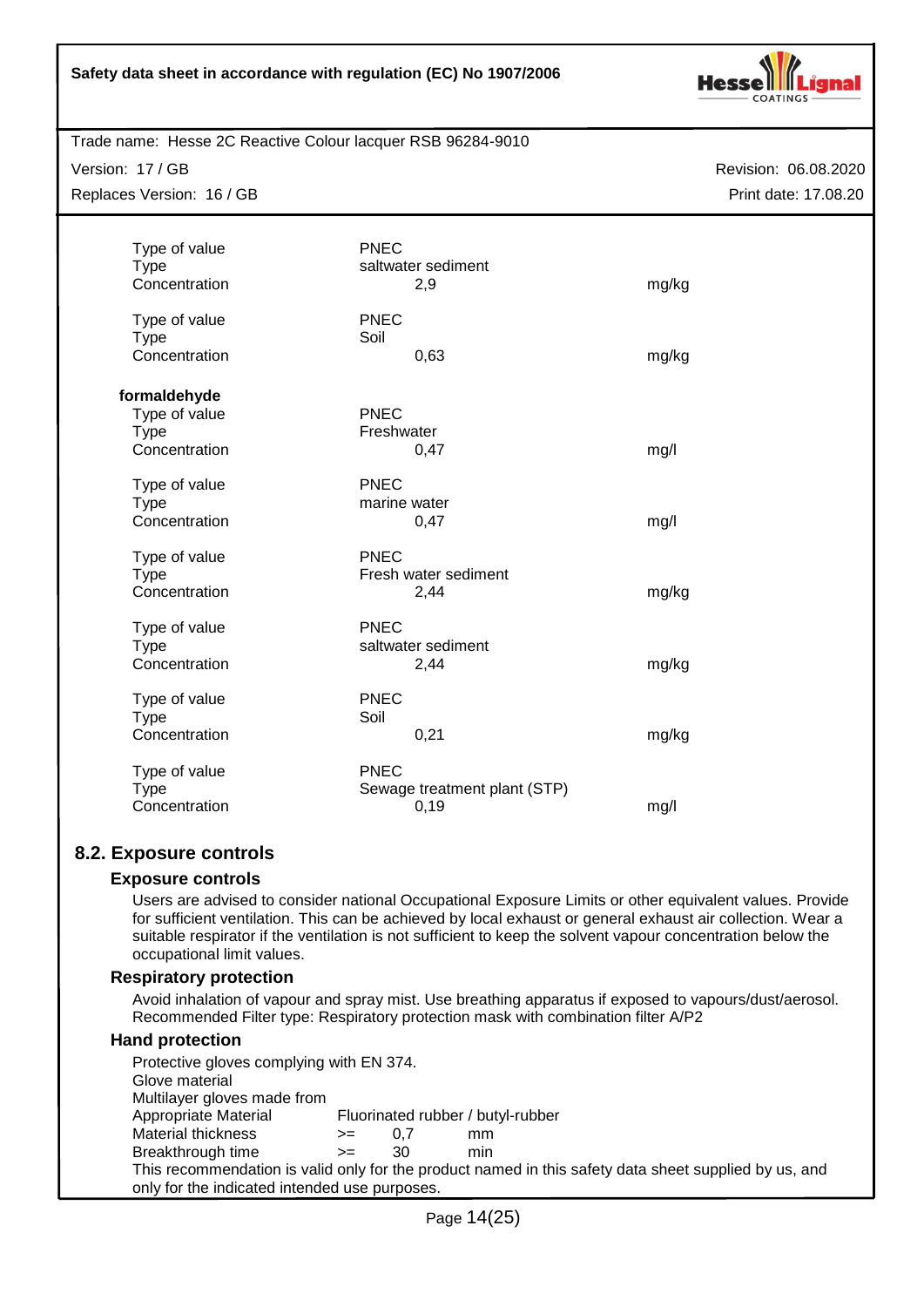

Version: 17 / GB

Replaces Version: 16 / GB

Revision: 06.08.2020

Print date: 17.08.20

For special purposes, it is recommended to check the resistance to chemicals of the protective gloves mentioned above together with the supplier of these gloves.

The instructions and information provided by the glove manufacturer on use, storage, maintenance and replacement must be followed.

The breakthrough time must be greater than the end use time of the product.

Gloves should be replaced regularly and if there is any sign of damage to the glove material. The performance or effectiveness of the glove may be reduced by physical/ chemical damage and poor

maintenance.

#### **Eye protection**

Wear eye glasses with side protection according to EN 166.

#### **Body protection**

Wear suitable protective clothing. Remove contaminated clothing and wash it before reuse. Wash hands before breaks and after work.

## **9. Physical and chemical properties**

# **9.1. Information on basic physical and chemical properties**

| Form                                         | liquid       |                |             |      |
|----------------------------------------------|--------------|----------------|-------------|------|
| <b>Colour</b>                                | coloured     |                |             |      |
| Odour                                        | solvent-like |                |             |      |
| <b>Odour threshold</b>                       |              |                |             |      |
| Remarks                                      |              | not determined |             |      |
| pH value                                     |              |                |             |      |
| Remarks                                      |              | not determined |             |      |
| <b>Melting point</b>                         |              |                |             |      |
| Remarks                                      |              | not determined |             |      |
| <b>Freezing point</b>                        |              |                |             |      |
| <b>Remarks</b>                               |              | not determined |             |      |
| Initial boiling point and boiling range      |              |                |             |      |
| Remarks                                      |              | not determined |             |      |
| <b>Flash point</b>                           |              |                |             |      |
| Value                                        | $\,<\,$      | 21             |             | °C   |
| <b>Evaporation rate</b>                      |              |                |             |      |
| <b>Remarks</b>                               |              | not determined |             |      |
| <b>Flammability (solid, gas)</b>             |              |                |             |      |
| not determined                               |              |                |             |      |
| Upper/lower flammability or explosive limits |              |                |             |      |
| Remarks                                      |              | not determined |             |      |
| Vapour pressure                              |              |                |             |      |
| Remarks                                      |              | not determined |             |      |
| <b>Vapour density</b>                        |              |                |             |      |
| Remarks                                      |              | not determined |             |      |
| <b>Density</b>                               |              |                |             |      |
| Value                                        | appr.        | 1,112          |             | kg/l |
| Temperature                                  |              | 20             | $^{\circ}C$ |      |
|                                              |              |                |             |      |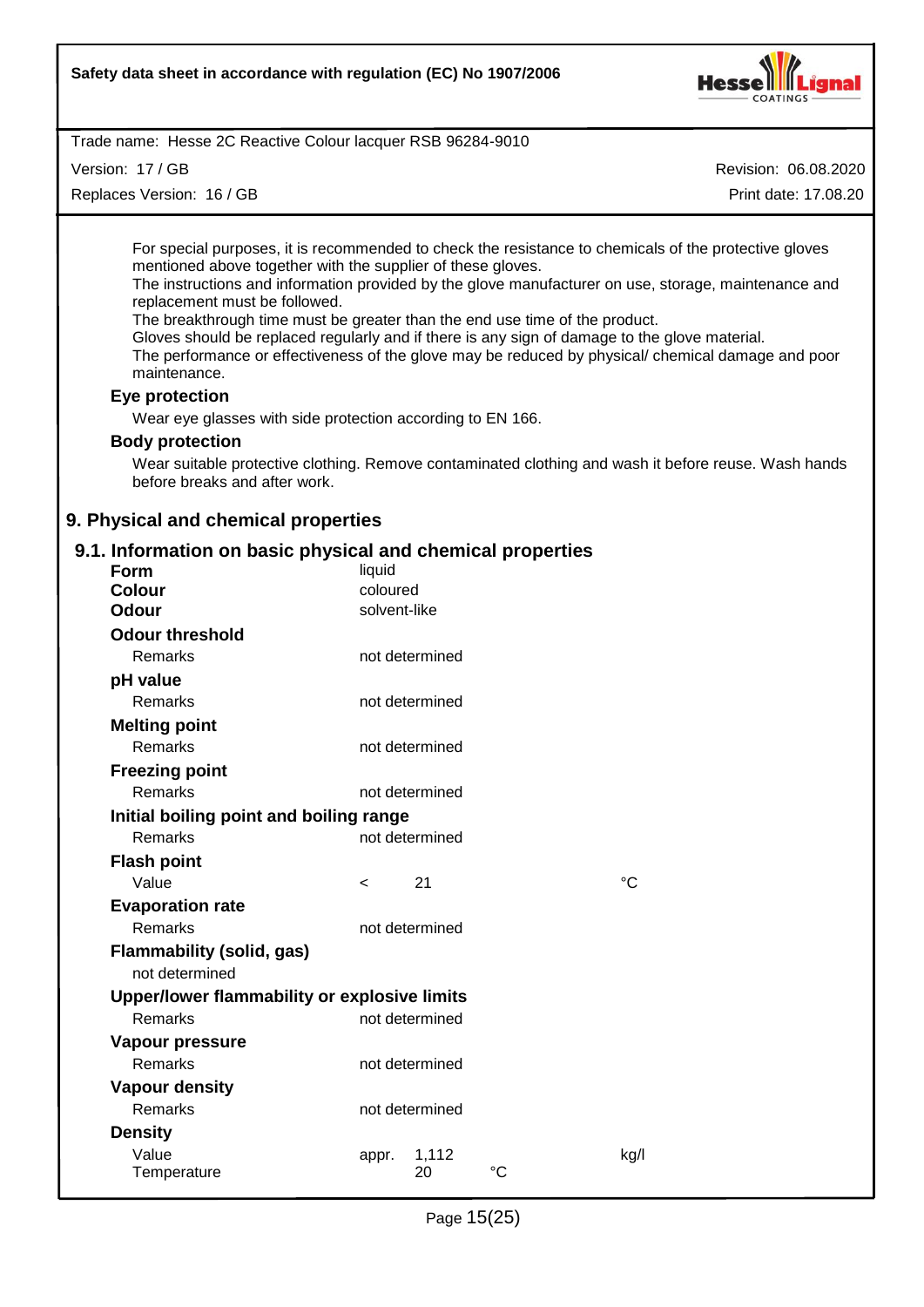

Version: 17 / GB Replaces Version: 16 / GB Revision: 06.08.2020 Print date: 17.08.20

| Solubility in water                                                                           |                      |    |    |      |
|-----------------------------------------------------------------------------------------------|----------------------|----|----|------|
| Remarks                                                                                       | not determined       |    |    |      |
| Solubility(ies)                                                                               |                      |    |    |      |
| Remarks                                                                                       | not determined       |    |    |      |
| <b>Partition coefficient: n-octanol/water</b>                                                 |                      |    |    |      |
| Remarks                                                                                       | not determined       |    |    |      |
| Ignition temperature                                                                          |                      |    |    |      |
| <b>Remarks</b>                                                                                | not determined       |    |    |      |
| <b>Decomposition temperature</b>                                                              |                      |    |    |      |
| Remarks                                                                                       | not determined       |    |    |      |
| <b>Viscosity</b>                                                                              |                      |    |    |      |
| Remarks                                                                                       | not determined       |    |    |      |
| <b>Efflux time</b>                                                                            |                      |    |    |      |
| Value                                                                                         | 52                   | to | 64 | S    |
| Temperature<br>Method                                                                         | 20<br>DIN 53211 4 mm | °C |    |      |
|                                                                                               |                      |    |    |      |
| <b>Explosive properties</b><br>evaluation                                                     |                      |    |    |      |
|                                                                                               | not determined       |    |    |      |
| <b>Oxidising properties</b><br>Remarks                                                        | not determined       |    |    |      |
|                                                                                               |                      |    |    |      |
| 9.2. Other information                                                                        |                      |    |    |      |
| <b>Non-volatile content</b>                                                                   |                      |    |    |      |
| Value                                                                                         | 52.4                 |    |    | $\%$ |
| Method                                                                                        | calculated value     |    |    |      |
| <b>Other information</b><br>This information is not available.                                |                      |    |    |      |
|                                                                                               |                      |    |    |      |
| 10. Stability and reactivity                                                                  |                      |    |    |      |
| 10.1. Reactivity<br>Stable under recommended storage and handling conditions (see section 7). |                      |    |    |      |
| 10.2. Chemical stability<br>Stable under normal conditions.                                   |                      |    |    |      |
| 10.3. Possibility of hazardous reactions                                                      |                      |    |    |      |
| To avoid thermal decomposition, do not overheat.                                              |                      |    |    |      |
|                                                                                               |                      |    |    |      |

## **10.4. Conditions to avoid**

Isolate from sources of heat, sparks and open flame.

# **10.5. Incompatible materials**

Keep away from oxidising agents, strongly alkaline and strongly acid materials in order to avoid exothermic reactions.

# **10.6. Hazardous decomposition products**

Carbon monoxide and carbon dioxide, nitrous oxides (NOx), dense black smoke, No decomposition if used as prescribed.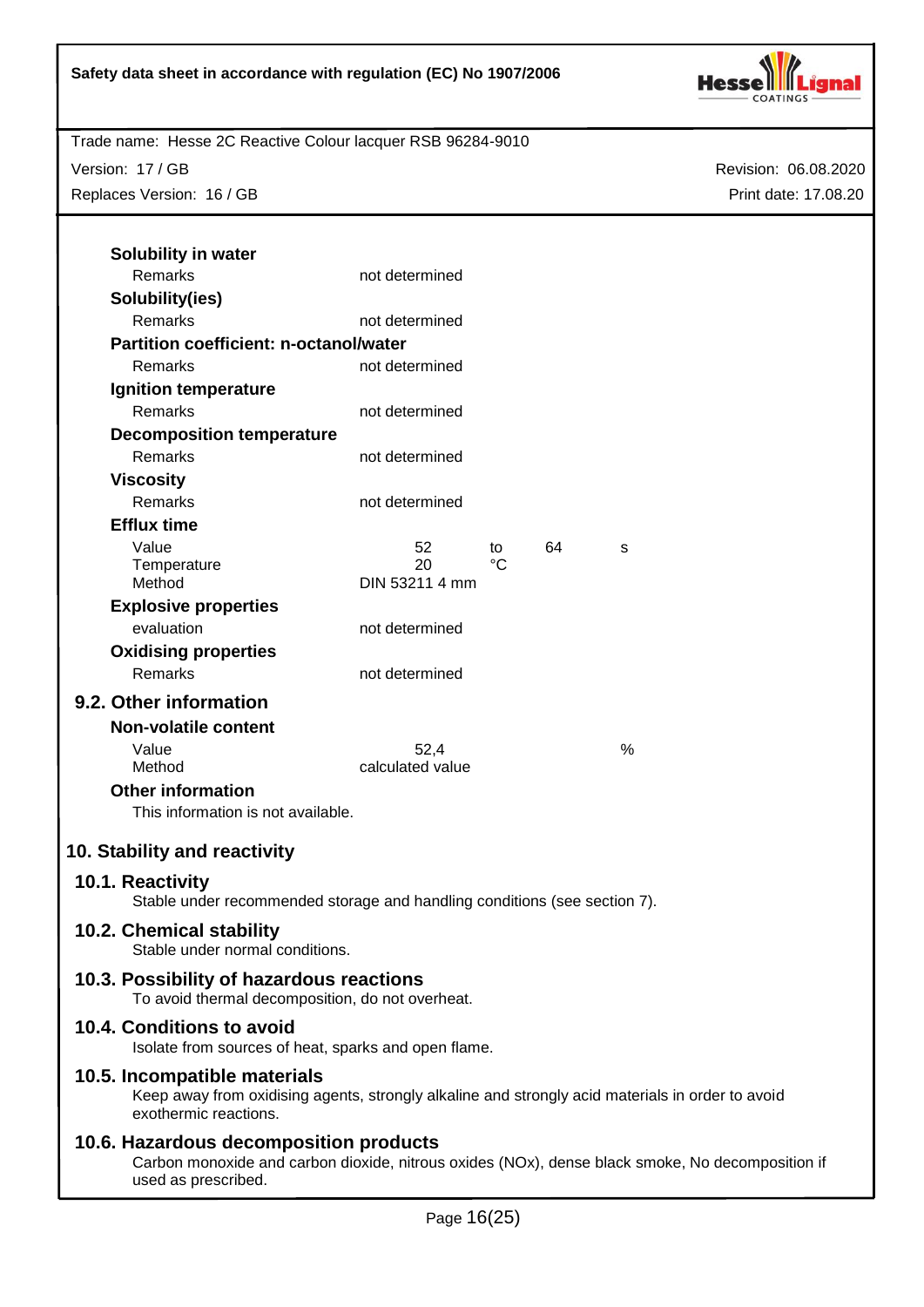

Version: 17 / GB

Replaces Version: 16 / GB

| 11.1. Information on toxicological effects                                                     |                           |                                                                                                                         |                                                                             |                                                                                                                         |
|------------------------------------------------------------------------------------------------|---------------------------|-------------------------------------------------------------------------------------------------------------------------|-----------------------------------------------------------------------------|-------------------------------------------------------------------------------------------------------------------------|
| <b>Acute oral toxicity</b>                                                                     |                           |                                                                                                                         |                                                                             |                                                                                                                         |
| Method<br>Remarks                                                                              |                           | Calculation method (Regulation (EC) No. 1272/2008)<br>Based on available data, the classification criteria are not met. |                                                                             |                                                                                                                         |
| <b>Acute oral toxicity (Components)</b>                                                        |                           |                                                                                                                         |                                                                             |                                                                                                                         |
| formaldehyde<br><b>Species</b><br>LD50                                                         | rat                       | 299                                                                                                                     |                                                                             | mg/kg                                                                                                                   |
| <b>Acute dermal toxicity</b>                                                                   |                           |                                                                                                                         |                                                                             |                                                                                                                         |
| Method<br>Remarks                                                                              |                           |                                                                                                                         |                                                                             | Calculation method (Regulation (EC) No. 1272/2008)<br>Based on available data, the classification criteria are not met. |
| <b>Acute dermal toxicity (Components)</b>                                                      |                           |                                                                                                                         |                                                                             |                                                                                                                         |
| formaldehyde<br><b>Species</b><br>LD50                                                         | rabbit                    | 270                                                                                                                     |                                                                             | mg/kg                                                                                                                   |
| <b>Acute inhalational toxicity</b>                                                             |                           |                                                                                                                         |                                                                             |                                                                                                                         |
| Method<br>Remarks                                                                              |                           |                                                                                                                         |                                                                             | Calculation method (Regulation (EC) No. 1272/2008)<br>Based on available data, the classification criteria are not met. |
| <b>Acute inhalative toxicity (Components)</b>                                                  |                           |                                                                                                                         |                                                                             |                                                                                                                         |
| formaldehyde                                                                                   |                           |                                                                                                                         |                                                                             |                                                                                                                         |
| <b>ATE</b><br>Duration of exposure<br>Administration/Form<br>Method                            | Dust/Mist                 | 0,05<br>4<br>conversion value                                                                                           | h.                                                                          | mg/l                                                                                                                    |
| <b>Skin corrosion/irritation</b>                                                               |                           |                                                                                                                         |                                                                             |                                                                                                                         |
| Method<br>Remarks                                                                              |                           |                                                                                                                         |                                                                             | Calculation method (Regulation (EC) No. 1272/2008)<br>Based on available data, the classification criteria are not met. |
| <b>Skin corrosion/irritation (Components)</b>                                                  |                           |                                                                                                                         |                                                                             |                                                                                                                         |
| 2-methylpropan-1-ol                                                                            |                           |                                                                                                                         |                                                                             |                                                                                                                         |
| Species<br>Duration of exposure<br><b>Observation Period</b><br>evaluation<br>Method<br>Source | rabbit<br>Skin irritation | 8<br>24                                                                                                                 | d<br>h<br>Value taken from the literature<br>2 (reliable with restrictions) |                                                                                                                         |
| formaldehyde<br>evaluation                                                                     |                           | Causes burns.                                                                                                           |                                                                             |                                                                                                                         |
| Serious eye damage/irritation                                                                  |                           |                                                                                                                         |                                                                             |                                                                                                                         |
| evaluation<br>Method<br>Remarks                                                                | irritant                  |                                                                                                                         | The classification criteria are met.                                        | Calculation method (Regulation (EC) No. 1272/2008)                                                                      |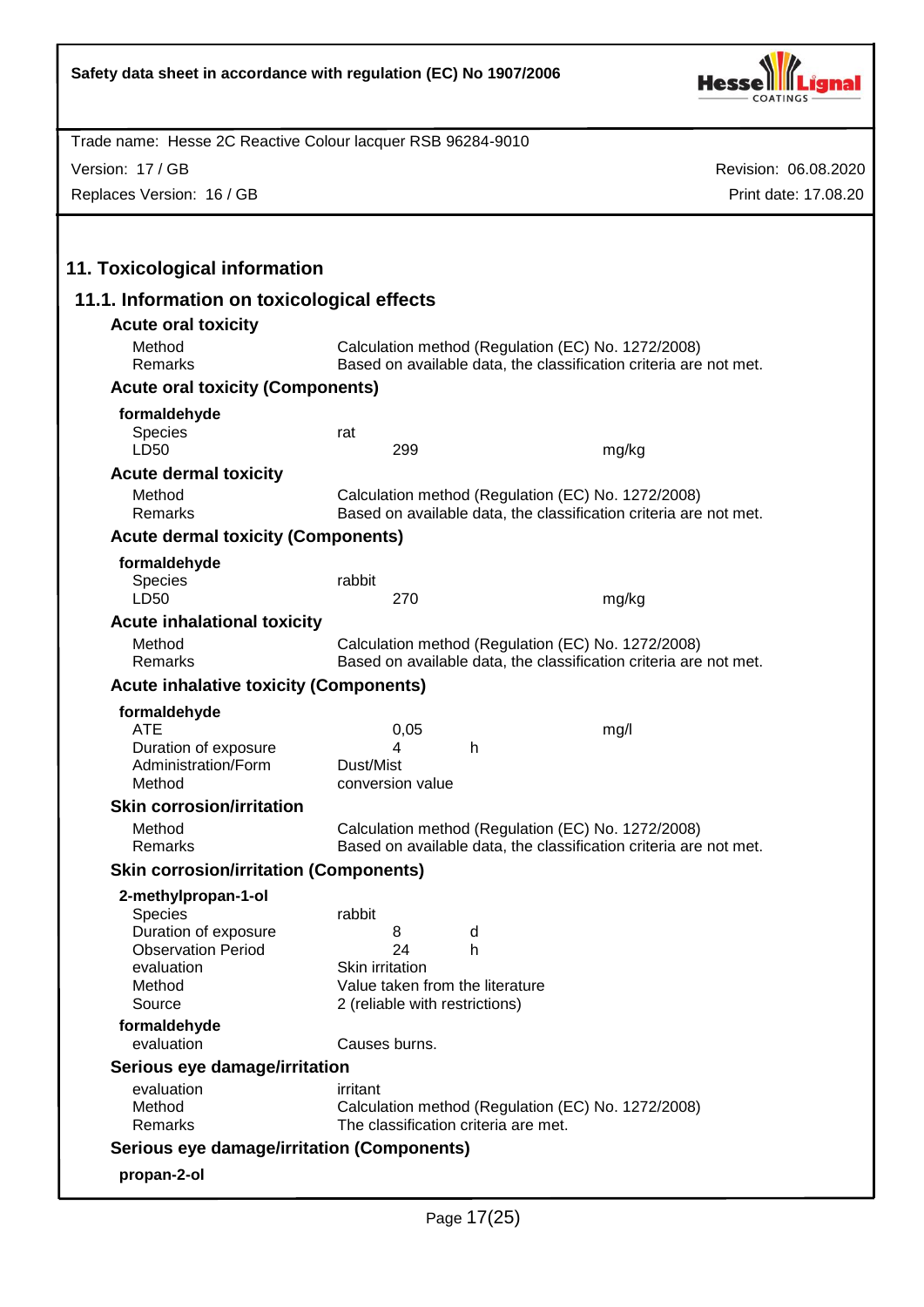

Trade name: Hesse 2C Reactive Colour lacquer RSB 96284-9010

Version: 17 / GB

Replaces Version: 16 / GB

| <b>Species</b>                                   | rabbit                                                                                                                  |
|--------------------------------------------------|-------------------------------------------------------------------------------------------------------------------------|
| <b>Observation Period</b><br>evaluation          | 14<br>d<br>Irritating to eyes.                                                                                          |
| Source                                           | 1 (reliable without restriction)                                                                                        |
| 2-methylpropan-1-ol                              |                                                                                                                         |
| <b>Species</b>                                   | rabbit                                                                                                                  |
| <b>Observation Period</b>                        | 14<br>d                                                                                                                 |
| evaluation<br>Source                             | irritant - risk of serious damage to eyes<br>1 (reliable without restriction)                                           |
| formaldehyde                                     |                                                                                                                         |
| <b>Sensitization</b>                             |                                                                                                                         |
| Method                                           | Calculation method (Regulation (EC) No. 1272/2008)                                                                      |
| Remarks                                          | Based on available data, the classification criteria are not met.                                                       |
| <b>Sensitization (Components)</b>                |                                                                                                                         |
| formaldehyde                                     |                                                                                                                         |
| evaluation                                       | May cause sensitization by skin contact.                                                                                |
| <b>Mutagenicity</b>                              |                                                                                                                         |
| Method                                           | Calculation method (Regulation (EC) No. 1272/2008)                                                                      |
| Remarks                                          | Based on available data, the classification criteria are not met.                                                       |
| <b>Mutagenicity (Components)</b>                 |                                                                                                                         |
| formaldehyde                                     |                                                                                                                         |
| evaluation                                       | <b>Mutagenic Category 2</b>                                                                                             |
| <b>Reproductive toxicity</b>                     |                                                                                                                         |
| Method<br>Remarks                                | Calculation method (Regulation (EC) No. 1272/2008)<br>Based on available data, the classification criteria are not met. |
| Carcinogenicity                                  |                                                                                                                         |
| Method                                           | Calculation method (Regulation (EC) No. 1272/2008)                                                                      |
| Remarks                                          | Based on available data, the classification criteria are not met.                                                       |
| <b>Carcinogenicity (Components)</b>              |                                                                                                                         |
| formaldehyde                                     |                                                                                                                         |
| evaluation                                       | Carcinogenic Category 1                                                                                                 |
| <b>Specific Target Organ Toxicity (STOT)</b>     |                                                                                                                         |
| Single exposure                                  |                                                                                                                         |
| Method                                           | Calculation method (Regulation (EC) No. 1272/2008)                                                                      |
| Remarks<br>evaluation                            | The classification criteria are met.<br>May cause drowsiness or dizziness.                                              |
|                                                  |                                                                                                                         |
| <b>Repeated exposure</b><br>Remarks              | Based on available data, the classification criteria are not met.                                                       |
|                                                  | <b>Specific Target Organ Toxicity (STOT) (Components)</b>                                                               |
| propan-2-ol                                      |                                                                                                                         |
|                                                  |                                                                                                                         |
|                                                  |                                                                                                                         |
| Specific target organ toxicity - single exposure |                                                                                                                         |
| Remarks                                          | Organs: Nervous system<br>Possible narcotic effects (drowsiness, dizziness).                                            |
| 2-methylpropan-1-ol                              |                                                                                                                         |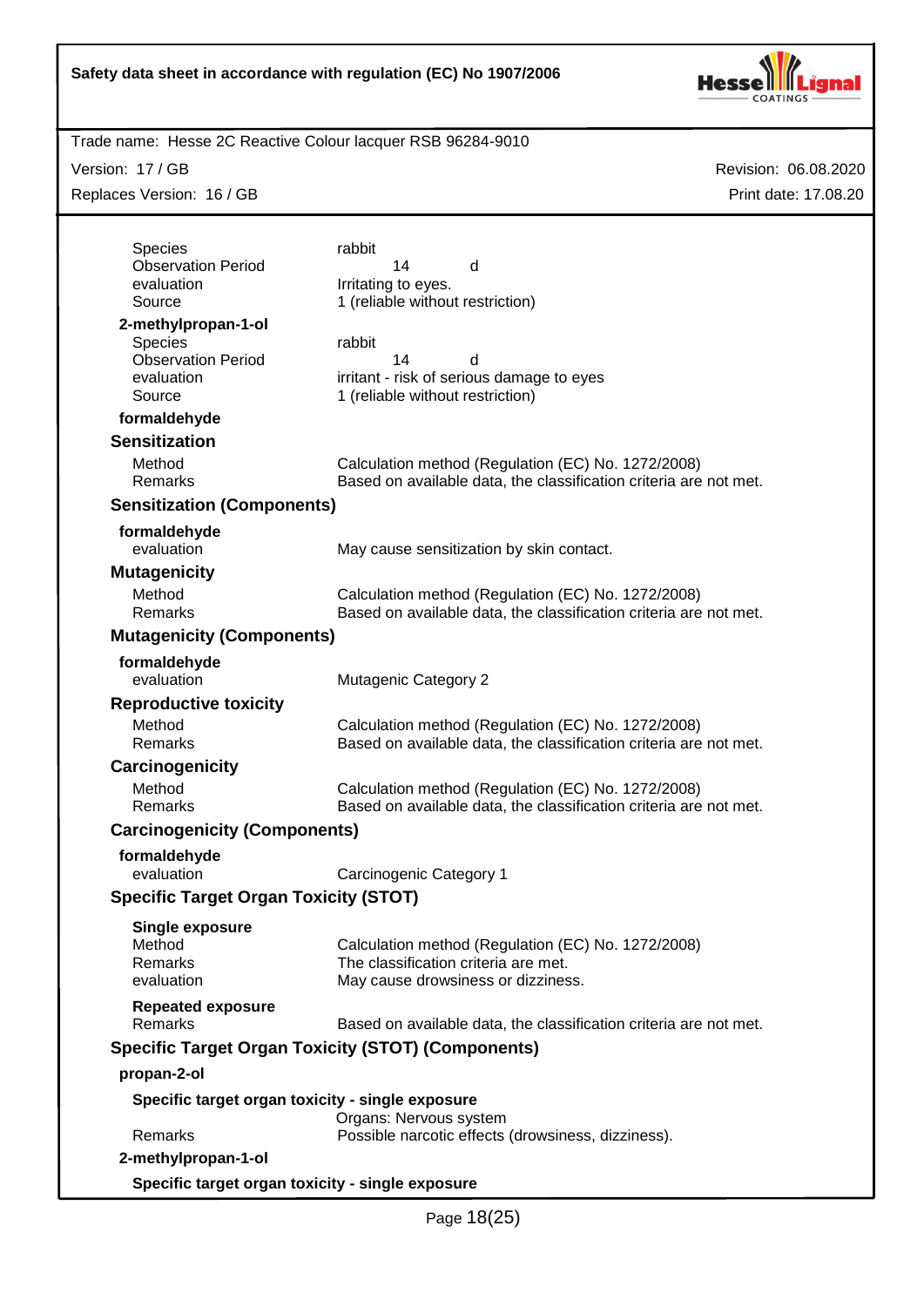

Revision: 06.08.2020

Print date: 17.08.20

Trade name: Hesse 2C Reactive Colour lacquer RSB 96284-9010

Version: 17 / GB

Replaces Version: 16 / GB

| Remarks                                                                                       | Organs: Respiratory tract<br>May cause respiratory irritation. |                                                    |      |  |
|-----------------------------------------------------------------------------------------------|----------------------------------------------------------------|----------------------------------------------------|------|--|
| 2-methylpropan-1-ol                                                                           |                                                                |                                                    |      |  |
| Specific target organ toxicity - single exposure                                              |                                                                |                                                    |      |  |
|                                                                                               | Organs: Nervous system                                         |                                                    |      |  |
| Remarks                                                                                       |                                                                | Possible narcotic effects (drowsiness, dizziness). |      |  |
| n-butyl acetate                                                                               |                                                                |                                                    |      |  |
| Specific target organ toxicity - repeated exposure                                            | Organs: Nervous system                                         |                                                    |      |  |
| Remarks                                                                                       |                                                                | Possible narcotic effects (drowsiness, dizziness). |      |  |
| Hydrocarbons, C9, aromatics                                                                   |                                                                |                                                    |      |  |
| Specific target organ toxicity - single exposure                                              | Route of exposure inhalative                                   |                                                    |      |  |
| Remarks                                                                                       |                                                                | Possible narcotic effects (drowsiness, dizziness). |      |  |
| Hydrocarbons, C9, aromatics                                                                   |                                                                |                                                    |      |  |
| Specific target organ toxicity - single exposure<br>Remarks                                   |                                                                | Possible narcotic effects (drowsiness, dizziness). |      |  |
| <b>Aspiration hazard</b><br>Based on available data, the classification criteria are not met. |                                                                |                                                    |      |  |
| <b>Other information</b>                                                                      |                                                                |                                                    |      |  |
| No toxicological data are available.                                                          |                                                                |                                                    |      |  |
|                                                                                               |                                                                |                                                    |      |  |
| 12. Ecological information                                                                    |                                                                |                                                    |      |  |
| 12.1. Toxicity                                                                                |                                                                |                                                    |      |  |
| <b>General information</b>                                                                    |                                                                |                                                    |      |  |
| For this subsection there is no ecotoxicological data available on the product as such.       |                                                                |                                                    |      |  |
| <b>Fish toxicity (Components)</b>                                                             |                                                                |                                                    |      |  |
| Hydrocarbons, C9, aromatics                                                                   |                                                                |                                                    |      |  |
| Species                                                                                       |                                                                | Oncorhynchus mykiss (rainbow trout)                |      |  |
| <b>LC50</b>                                                                                   | 9,2                                                            |                                                    | mg/l |  |
| Duration of exposure                                                                          | 96                                                             | h                                                  |      |  |
| <b>Daphnia toxicity (Components)</b>                                                          |                                                                |                                                    |      |  |
| Hydrocarbons, C9, aromatics                                                                   |                                                                |                                                    |      |  |
| <b>Species</b><br><b>EC50</b>                                                                 | Daphnia magna (Water flea)<br>3,2                              |                                                    | mg/l |  |
| Duration of exposure                                                                          | 48                                                             | h                                                  |      |  |
| Hydrocarbons, C9, aromatics                                                                   |                                                                |                                                    |      |  |
| Species<br><b>NOEC</b>                                                                        | Daphnia magna (Water flea)<br>2,14                             |                                                    | mg/l |  |
| Duration of exposure                                                                          | 21                                                             | d                                                  |      |  |
| formaldehyde                                                                                  |                                                                |                                                    |      |  |
| Species                                                                                       | Daphnia magna (Water flea)                                     |                                                    |      |  |
| <b>NOEC</b>                                                                                   | 25                                                             |                                                    | mg/l |  |
|                                                                                               |                                                                |                                                    |      |  |
| Duration of exposure<br>formaldehyde                                                          | 35                                                             | d                                                  |      |  |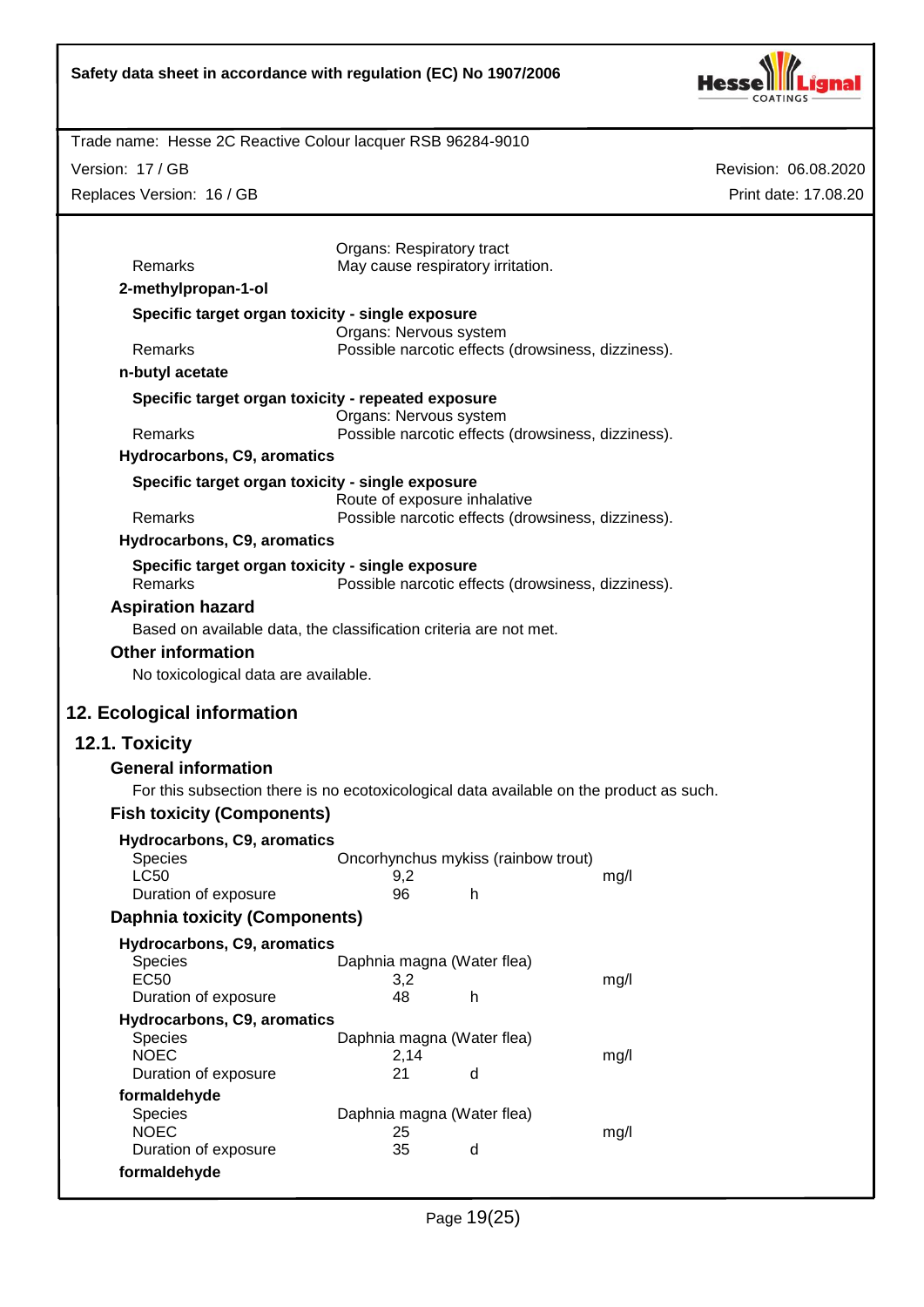| Safety data sheet in accordance with regulation (EC) No 1907/2006 |                                                                                                 |                      |  |  |  |
|-------------------------------------------------------------------|-------------------------------------------------------------------------------------------------|----------------------|--|--|--|
| Trade name: Hesse 2C Reactive Colour lacquer RSB 96284-9010       |                                                                                                 |                      |  |  |  |
| Version: 17 / GB                                                  |                                                                                                 | Revision: 06.08.2020 |  |  |  |
| Replaces Version: 16 / GB                                         |                                                                                                 | Print date: 17.08.20 |  |  |  |
|                                                                   |                                                                                                 |                      |  |  |  |
| Species<br><b>EC50</b>                                            | Daphnia magna (Water flea)<br>mg/l<br>5,8                                                       |                      |  |  |  |
| Duration of exposure                                              | 48<br>h                                                                                         |                      |  |  |  |
| <b>Algae toxicity (Components)</b>                                |                                                                                                 |                      |  |  |  |
| Hydrocarbons, C9, aromatics                                       |                                                                                                 |                      |  |  |  |
| Species<br><b>EC50</b>                                            | Pseudokirchneriella subcapitata (green algae)<br>2,6<br>2,9<br>mg/l<br>to                       |                      |  |  |  |
| Duration of exposure                                              | 72<br>h                                                                                         |                      |  |  |  |
| 12.2. Persistence and degradability                               |                                                                                                 |                      |  |  |  |
| <b>General information</b>                                        |                                                                                                 |                      |  |  |  |
|                                                                   | For this subsection there is no ecotoxicological data available on the product as such.         |                      |  |  |  |
| <b>Biodegradability (Components)</b>                              |                                                                                                 |                      |  |  |  |
| Hydrocarbons, C9, aromatics<br>evaluation                         | Readily biodegradable.                                                                          |                      |  |  |  |
| 12.3. Bioaccumulative potential                                   |                                                                                                 |                      |  |  |  |
| <b>General information</b>                                        |                                                                                                 |                      |  |  |  |
|                                                                   | For this subsection there is no ecotoxicological data available on the product as such.         |                      |  |  |  |
| <b>Partition coefficient: n-octanol/water</b>                     |                                                                                                 |                      |  |  |  |
| Remarks                                                           | not determined                                                                                  |                      |  |  |  |
| 12.4. Mobility in soil<br><b>General information</b>              |                                                                                                 |                      |  |  |  |
|                                                                   | For this subsection there is no ecotoxicological data available on the product as such.         |                      |  |  |  |
| <b>Mobility in soil</b>                                           |                                                                                                 |                      |  |  |  |
| no data available                                                 |                                                                                                 |                      |  |  |  |
| 12.5. Results of PBT and vPvB assessment                          |                                                                                                 |                      |  |  |  |
| <b>General information</b>                                        |                                                                                                 |                      |  |  |  |
|                                                                   | For this subsection there is no ecotoxicological data available on the product as such.         |                      |  |  |  |
| 12.6. Other adverse effects                                       |                                                                                                 |                      |  |  |  |
| <b>General information</b>                                        | For this subsection there is no ecotoxicological data available on the product as such.         |                      |  |  |  |
| <b>General information / ecology</b>                              |                                                                                                 |                      |  |  |  |
|                                                                   | For this subsection there is no ecotoxicological data available on the product as such.         |                      |  |  |  |
| 13. Disposal considerations                                       |                                                                                                 |                      |  |  |  |
| 13.1. Waste treatment methods                                     |                                                                                                 |                      |  |  |  |
| Disposal recommendations for the product                          |                                                                                                 |                      |  |  |  |
| EWC waste code                                                    | 080111 - waste paint and varnish containing organic                                             |                      |  |  |  |
| EWC waste code                                                    | solvents or other dangerous substances<br>200127 - paint, inks, adhesives and resins containing |                      |  |  |  |
| Do not allow to enter drains or waterways.                        | dangerous substances<br>Where possible recycling is preferred to disposal or incineration.      |                      |  |  |  |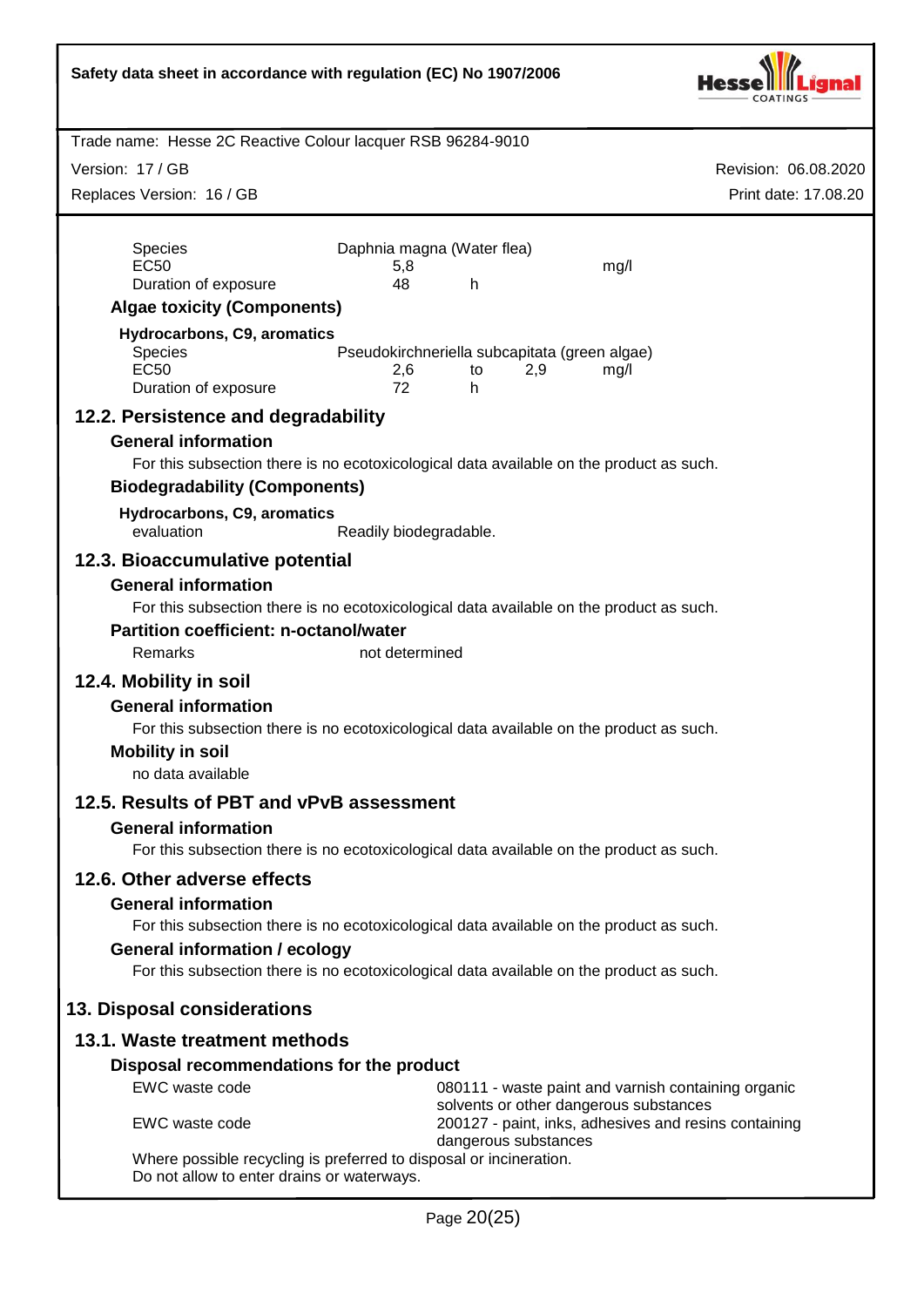

Version: 17 / GB

Replaces Version: 16 / GB

Revision: 06.08.2020 Print date: 17.08.20

Where possible recycling is preferred to disposal or incineration. Do not allow to enter drains or waterways.

#### **modified product**

| EWC waste code        | 080113 - sludges from paint or varnish containing organic<br>solvents or other dangerous substances               |  |
|-----------------------|-------------------------------------------------------------------------------------------------------------------|--|
| EWC waste code        | 080115 - aqueous sludges containing paint or varnish<br>containing organic solvents or other dangerous substances |  |
| <b>Dried residues</b> |                                                                                                                   |  |
| EWC waste code        | 080112 - waste lacquers and waste paint except those                                                              |  |

falling under 080111

## **Disposal recommendations for packaging**

EWC waste code 150110 - packaging containing residues of or contaminated by dangerous substances

Completely emptied packagings can be given for recycling. Completely emptied packagings can be given for recycling.

# **14. Transport information**

|                                     | <b>Land transport ADR/RID</b> | <b>Marine transport</b><br><b>IMDG/GGVSee</b> | Air transport<br><b>ICAO/IATA</b> |
|-------------------------------------|-------------------------------|-----------------------------------------------|-----------------------------------|
| Tunnel restriction code             | D/E                           |                                               |                                   |
| 14.1. UN number                     | 1263                          | 1263                                          | 1263                              |
| 14.2. UN proper shipping name       | <b>PAINT</b>                  | <b>PAINT</b>                                  | <b>PAINT</b>                      |
| 14.3. Transport hazard<br>class(es) | 3                             | $\mathbf{3}$                                  | 3                                 |
| Label                               | 뿰                             |                                               |                                   |
| 14.4. Packing group                 | $\mathbf{II}$                 | Ш                                             | $\mathbf{I}$                      |
| Special provision                   | 640D                          |                                               |                                   |
| <b>Limited Quantity</b>             | 51                            |                                               |                                   |
| Transport category                  | 2                             |                                               |                                   |

# **15. Regulatory information**

**15.1. Safety, health and environmental regulations/legislation specific for the substance or mixture**

**VOC**

VOC (EU) 46,9 % 521 g/l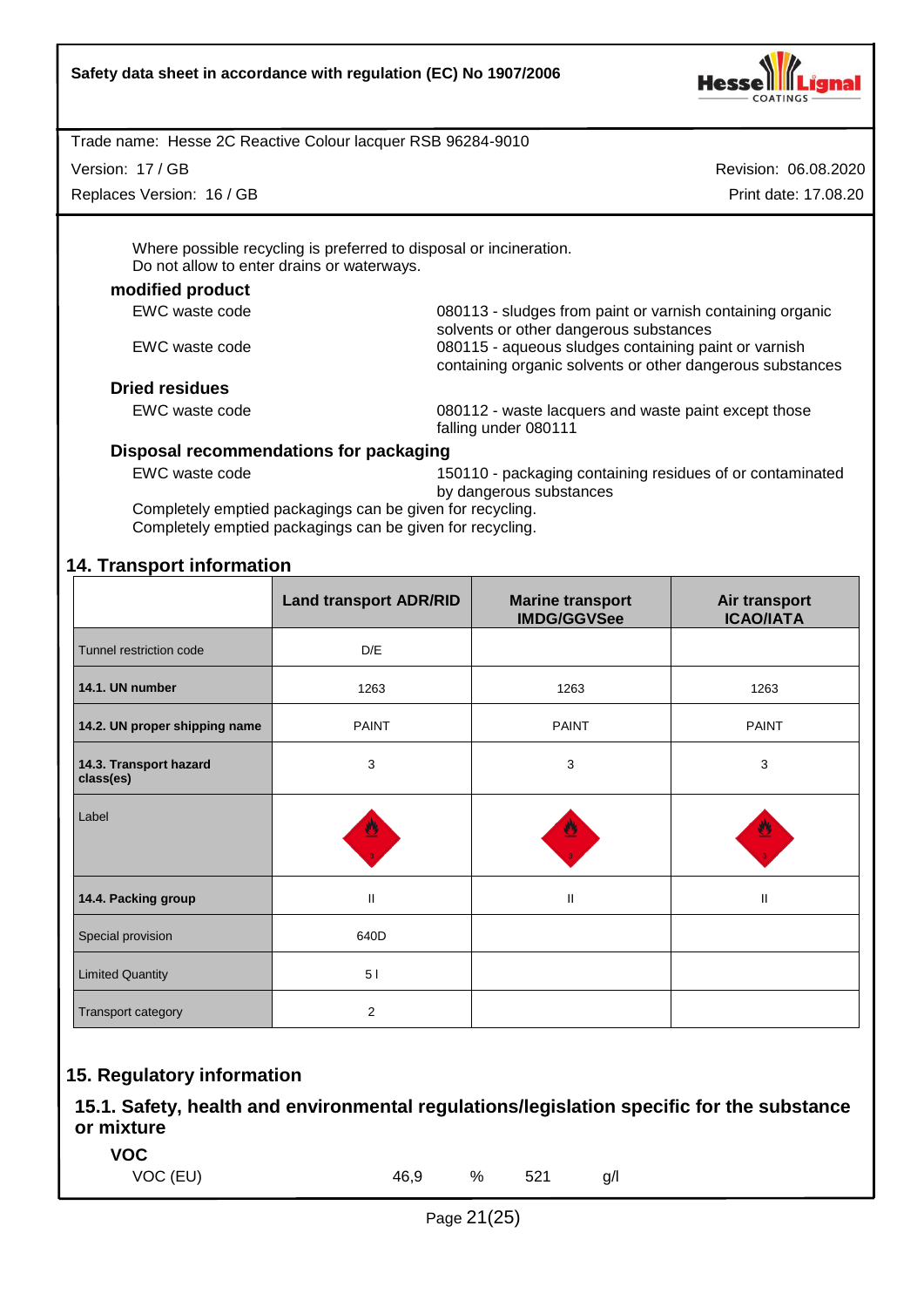

Version: 17 / GB

Replaces Version: 16 / GB

Revision: 06.08.2020 Print date: 17.08.20

## **15.2. Chemical safety assessment**

For this substance / mixture a chemical safety assessment was not carried out.

## **16. Other information**

#### **Hazard statements listed in Chapter 3**

| <b>EUH066</b>     | Repeated exposure may cause skin dryness or cracking. |
|-------------------|-------------------------------------------------------|
| H <sub>201</sub>  | Explosive; mass explosion hazard.                     |
| H <sub>225</sub>  | Highly flammable liquid and vapour.                   |
| H <sub>226</sub>  | Flammable liquid and vapour.                          |
| H <sub>301</sub>  | Toxic if swallowed.                                   |
| H <sub>304</sub>  | May be fatal if swallowed and enters airways.         |
| H <sub>3</sub> 11 | Toxic in contact with skin.                           |
| H <sub>3</sub> 14 | Causes severe skin burns and eye damage.              |
| H <sub>315</sub>  | Causes skin irritation.                               |
| H <sub>3</sub> 17 | May cause an allergic skin reaction.                  |
| H <sub>318</sub>  | Causes serious eye damage.                            |
| H <sub>3</sub> 19 | Causes serious eye irritation.                        |
| H <sub>330</sub>  | Fatal if inhaled.                                     |
| H <sub>335</sub>  | May cause respiratory irritation.                     |
| H336              | May cause drowsiness or dizziness.                    |
| H <sub>341</sub>  | Suspected of causing genetic defects.                 |
| H <sub>350</sub>  | May cause cancer.                                     |
| H411              | Toxic to aquatic life with long lasting effects.      |

#### **CLP categories listed in Chapter 3**

| Acute Tox, 2      | Acute toxicity, Category 2                                   |
|-------------------|--------------------------------------------------------------|
| Acute Tox, 3      | Acute toxicity, Category 3                                   |
| Aquatic Chronic 2 | Hazardous to the aquatic environment, chronic, Category 2    |
| Asp. Tox. 1       | Aspiration hazard, Category 1                                |
| Carc. 1B          | Carcinogenicity, Category 1B                                 |
| Expl. 1.1         | Explosive, Division 1.1                                      |
| Eye Dam. 1        | Serious eye damage, Category 1                               |
| Eye Irrit. 2      | Eye irritation, Category 2                                   |
| Flam. Liq. 2      | Flammable liquid, Category 2                                 |
| Flam. Liq. 3      | Flammable liquid, Category 3                                 |
| Muta. 2           | Germ cell mutagenicity, Category 2                           |
| Skin Corr. 1B     | Skin corrosion, Category 1B                                  |
| Skin Irrit. 2     | Skin irritation, Category 2                                  |
| Skin Sens. 1A     | Skin sensitization, Category 1A                              |
| STOT SE3          | Specific target organ toxicity - single exposure, Category 3 |

#### **Abbreviations**

Flam. Liq - Flammable liquids

RID - Règlement international concernant le transport des marchandises dangereuses par chemin de fer (Regulations Concerning theInternational Transport of Dangerous Goods by Rail) IMDG - International Maritime Code for Dangerous Goods IATA - International Air Transport Association IATA-DGR - Dangerous Goods Regulations by the "International Air Transport Association" (IATA) ICAO-TI - Technical Instructions by the "International Civil Aviation Organization" (ICAO) GHS - Globally Harmonized System of Classification and Labelling of Chemicals EINECS - European Inventory of Existing Commercial Chemical Substances CAS - Chemical Abstracts Service (division of the American Chemical Society) GefStoffV - Gefahrstoffverordnung (Ordinance on Hazardous Substances, Germany)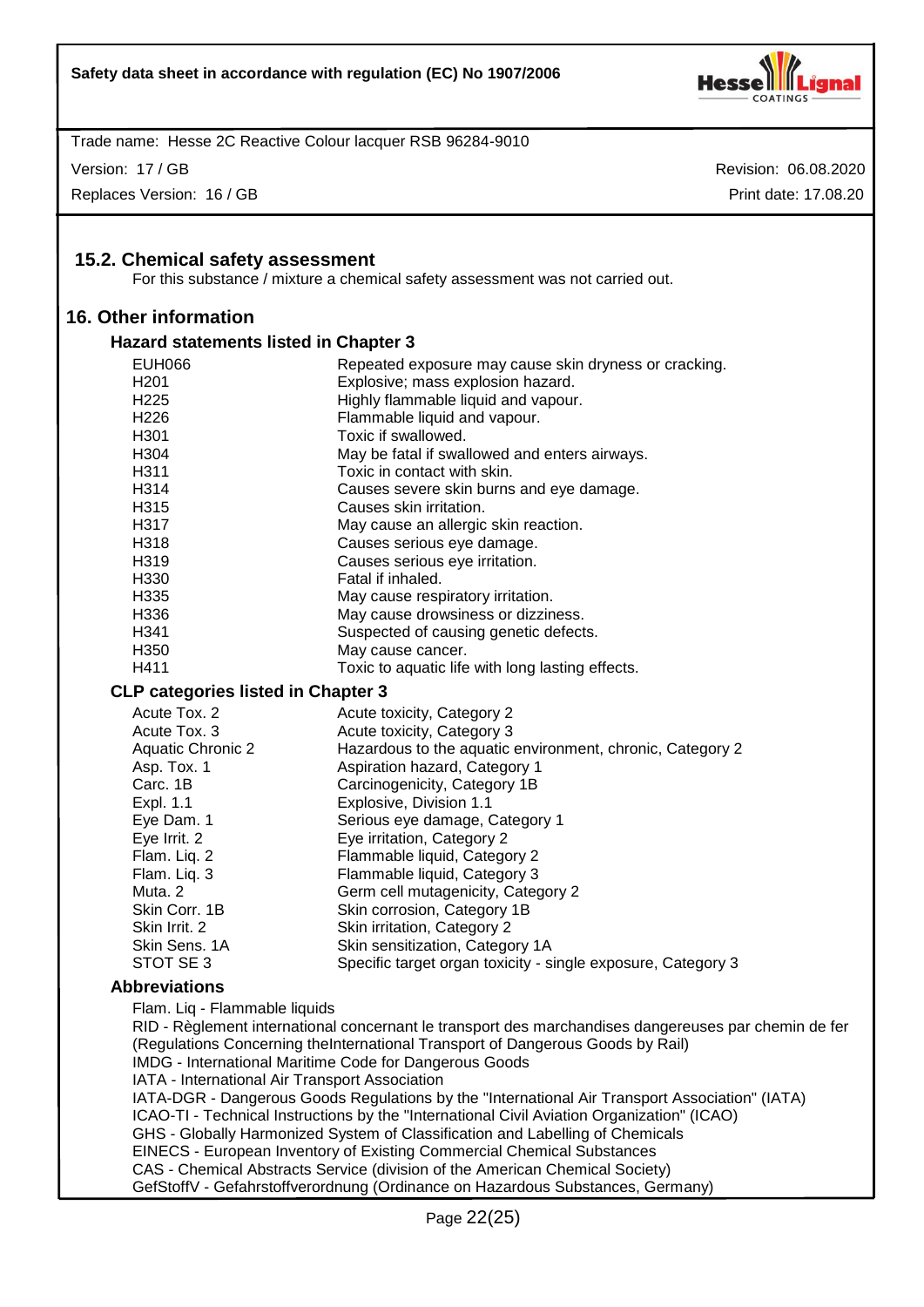

Version: 17 / GB

Replaces Version: 16 / GB

Revision: 06.08.2020 Print date: 17.08.20

LOAEL - Lowest Observed Adverse Effect Level LOEL - Lowest Observed Effect Level NOAEL - No Observed Adverse Effect Level NOEC - No Observed Effect Concentration NOEL - No Observed Effect Level OECD - Organisation for Econpmic Cooperation and Development VOC - Volatile Organic Compounds Changes since the last version are highlighted in the margin (\*\*\*). This version replaces all previous versions. This safety datasheet only contains information relating to safety and does not replace any product information or product specification. The information provided in this Safety Data Sheet is correct to the best of our knowledge, information and belief at the date of its publication. The information given is designed only as a guidance for safe handling, use, processing, storage, transportation, disposal and release and is not to be considered a warranty or quality specification. The information relates only to the specific material designated and may not be valid for such material used in combination with any other materials or in any process, unless specified in the text. The information contained herein is based on the present state of our knowledge and does therefore not guarantee certain properties.

# **Annex to the extended Safety Data Sheet (eSDS)**

## **Short title of the exposure scenario**

ES003 - Professional uses: Non industrial spraying (inside)

#### **Use of the substance/preparation**

Surface treatment of wood and other materials

#### **Use**

| <b>SU22</b> | Professional uses: Public domain (administration, education, entertainment, |
|-------------|-----------------------------------------------------------------------------|
|             | services, craftsmen)                                                        |
| ERC8a       | Wide dispersive indoor use of processing aids in open systems               |
| ERC8c       | Wide dispersive indoor use resulting in inclusion into or onto a matrix     |
| PROC11      | Non industrial spraying                                                     |

# **Contributing exposure scenario controlling environmental exposure**

#### **Use**

| <b>Physical form</b> | liauid                                                                  |
|----------------------|-------------------------------------------------------------------------|
| ERC8c                | Wide dispersive indoor use resulting in inclusion into or onto a matrix |
| ERC8a                | Wide dispersive indoor use of processing aids in open systems           |
|                      |                                                                         |

#### **Maximum amount used per time or activity**

Emission days per site:  $\leq$  250

#### **Other relevant operational conditions**

Use: Room temperature

Drying and through-curing takes place at ambient temperature or at higher temperatures. Volatile organic substances will volatilise into the atmospheric air inside.

Where possible recycling is preferred to disposal or incineration.

Do not allow to enter soil, waterways or waste water canal.

Dispose of rinse water in accordance with local and national regulations.

#### **Waste water**

Do not discharge into the drains/surface waters/groundwater. Spray cabin waters are to be conducted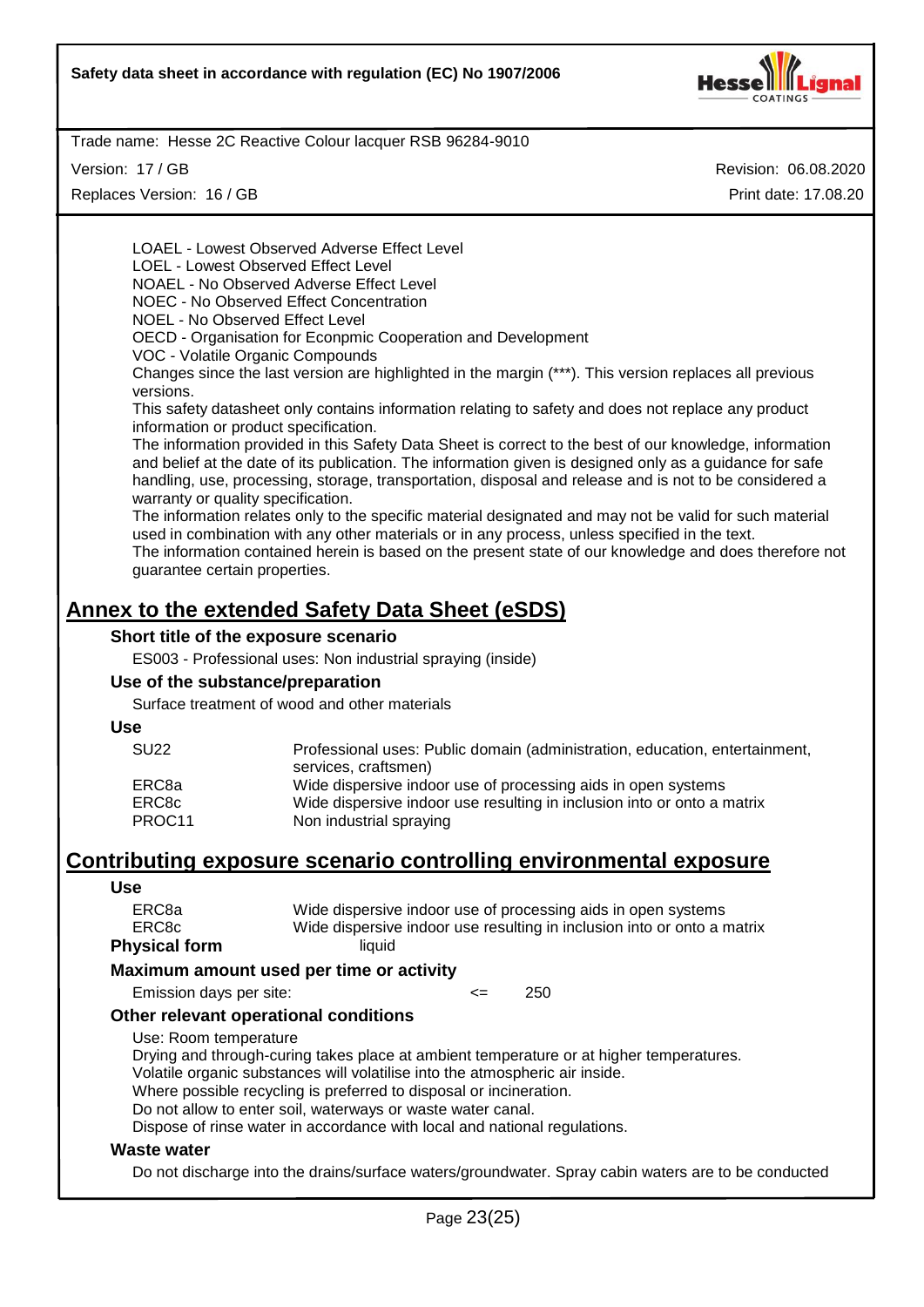

Version: 17 / GB

Replaces Version: 16 / GB

Revision: 06.08.2020 Print date: 17.08.20

after mechanical pretreatment into a wastewater treatment facility.

#### **Exhaust air**

Keep container closed. Avoid release to the environment.

#### **Soil**

Floors should be impervious, resistant to liquids and easy to clean.

#### **Disposal recommendations for the product**

| EWC waste code                                                     | 080111 - waste paint and varnish containing organic<br>solvents or other dangerous substances<br>200127 - paint, inks, adhesives and resins containing<br>dangerous substances                                           |  |
|--------------------------------------------------------------------|--------------------------------------------------------------------------------------------------------------------------------------------------------------------------------------------------------------------------|--|
| Where possible recycling is preferred to disposal or incineration. |                                                                                                                                                                                                                          |  |
| Do not allow to enter drains or waterways.                         |                                                                                                                                                                                                                          |  |
| Where possible recycling is preferred to disposal or incineration. |                                                                                                                                                                                                                          |  |
| Do not allow to enter drains or waterways.                         |                                                                                                                                                                                                                          |  |
| modified product                                                   |                                                                                                                                                                                                                          |  |
| EWC waste code                                                     | 080113 - sludges from paint or varnish containing organic<br>solvents or other dangerous substances<br>080115 - aqueous sludges containing paint or varnish<br>containing organic solvents or other dangerous substances |  |
| <b>Dried residues</b>                                              |                                                                                                                                                                                                                          |  |
| EWC waste code                                                     | 080112 - waste lacquers and waste paint except those<br>falling under 080111                                                                                                                                             |  |

## **Disposal recommendations for packaging**

| EWC waste code |  | 150110 - packaging containing residues of or contaminated |
|----------------|--|-----------------------------------------------------------|
|                |  | by dangerous substances                                   |

Completely emptied packagings can be given for recycling. Completely emptied packagings can be given for recycling.

# **Contributing exposure scenario controlling worker exposure (professional)**

## **Short title of the exposure scenario**

Substance number:CES006

#### **Use**

| SU <sub>22</sub>     | Professional uses: Public domain (administration, education, entertainment, |
|----------------------|-----------------------------------------------------------------------------|
|                      | services, craftsmen)                                                        |
| PROC <sub>11</sub>   | Non industrial spraying                                                     |
| <b>Physical form</b> | liauid                                                                      |

#### **Maximum amount used per time or activity**

| Duration of exposure  | <=   |      | h/d |
|-----------------------|------|------|-----|
| Frequency of exposure | <= ⊺ | -220 | d/a |

## **Other relevant operational conditions**

Use: Room temperature

Drying and through-curing takes place at ambient temperature or at higher temperatures. Volatile organic substances will volatilise into the atmospheric air inside. Read attached instructions before use.

## **Product substance and product safety related measures**

Apply technical measures to comply with the occupational exposure limits. Where reasonably practicable